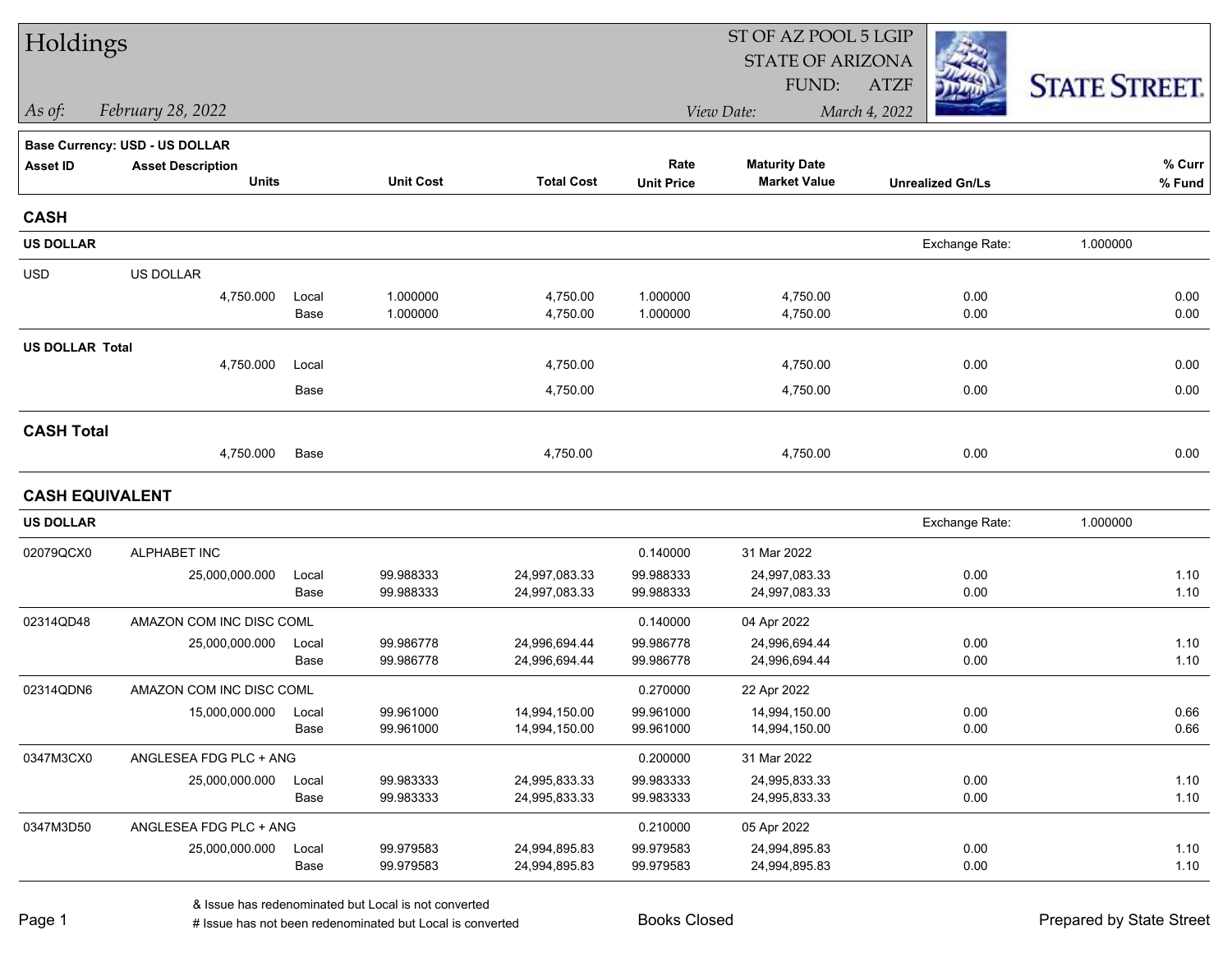| Holdings        |                                       |       |                  |                   | ST OF AZ POOL 5 LGIP<br><b>STATE OF ARIZONA</b> |                      |                              |                      |  |  |
|-----------------|---------------------------------------|-------|------------------|-------------------|-------------------------------------------------|----------------------|------------------------------|----------------------|--|--|
|                 |                                       |       |                  |                   |                                                 | FUND:                |                              |                      |  |  |
| As of:          | February 28, 2022                     |       |                  |                   |                                                 | View Date:           | <b>ATZF</b><br>March 4, 2022 | <b>STATE STREET.</b> |  |  |
|                 | <b>Base Currency: USD - US DOLLAR</b> |       |                  |                   |                                                 |                      |                              |                      |  |  |
| <b>Asset ID</b> | <b>Asset Description</b>              |       |                  |                   | Rate                                            | <b>Maturity Date</b> |                              | % Curr               |  |  |
|                 | <b>Units</b>                          |       | <b>Unit Cost</b> | <b>Total Cost</b> | <b>Unit Price</b>                               | <b>Market Value</b>  | <b>Unrealized Gn/Ls</b>      | % Fund               |  |  |
| 03785ECN2       | APPLE INC                             |       |                  |                   | 0.100000                                        | 22 Mar 2022          |                              |                      |  |  |
|                 | 5,000,000.000                         | Local | 99.994167        | 4,999,708.33      | 99.994167                                       | 4,999,708.33         | 0.00                         | 0.22                 |  |  |
|                 |                                       | Base  | 99.994167        | 4,999,708.33      | 99.994167                                       | 4,999,708.33         | 0.00                         | 0.22                 |  |  |
| 04821UC34       | ATLANTIC ASSET SECUR                  |       |                  |                   | 0.150000                                        | 03 Mar 2022          |                              |                      |  |  |
|                 | 15,000,000.000                        | Local | 99.999167        | 14,999,875.00     | 99.999167                                       | 14,999,875.00        | 0.00                         | 0.66                 |  |  |
|                 |                                       | Base  | 99.999167        | 14,999,875.00     | 99.999167                                       | 14,999,875.00        | 0.00                         | 0.66                 |  |  |
| 04821UC75       | ATLANTIC ASSET SECUR                  |       |                  |                   | 0.210000                                        | 07 Mar 2022          |                              |                      |  |  |
|                 | 5,000,000.000                         | Local | 99.996500        | 4,999,825.00      | 99.996500                                       | 4,999,825.00         | 0.00                         | 0.22                 |  |  |
|                 |                                       | Base  | 99.996500        | 4,999,825.00      | 99.996500                                       | 4,999,825.00         | 0.00                         | 0.22                 |  |  |
| 04821UD82       | <b>ATLANTIC ASSET SECUR</b>           |       |                  |                   | 0.200000                                        | 08 Apr 2022          |                              |                      |  |  |
|                 | 15,000,000.000                        | Local | 99.978889        | 14,996,833.33     | 99.978889                                       | 14,996,833.33        | 0.00                         | 0.66                 |  |  |
|                 |                                       | Base  | 99.978889        | 14,996,833.33     | 99.978889                                       | 14,996,833.33        | 0.00                         | 0.66                 |  |  |
| 04821UEA6       | ATLANTIC ASSET SECUR                  |       |                  |                   | 0.390000                                        | 10 May 2022          |                              |                      |  |  |
|                 | 20,000,000.000                        | Local | 99.924167        | 19,984,833.34     | 99.924167                                       | 19,984,833.34        | 0.00                         | 0.88                 |  |  |
|                 |                                       | Base  | 99.924167        | 19,984,833.34     | 99.924167                                       | 19,984,833.34        | 0.00                         | 0.88                 |  |  |
| 05253CC12       | AUST + NEW ZEA                        |       |                  |                   | 0.200000                                        | 01 Mar 2022          |                              |                      |  |  |
|                 | 10,000,000.000                        | Local | 100.000000       | 10,000,000.00     | 100.000000                                      | 10,000,000.00        | 0.00                         | 0.44                 |  |  |
|                 |                                       | Base  | 100.000000       | 10,000,000.00     | 100.000000                                      | 10,000,000.00        | 0.00                         | 0.44                 |  |  |
| 05253CCW4       | <b>AUST + NEW ZEA</b>                 |       |                  |                   | 0.130000                                        | 30 Mar 2022          |                              |                      |  |  |
|                 | 15,000,000.000                        | Local | 99.989528        | 14,998,429.17     | 99.989528                                       | 14,998,429.17        | 0.00                         | 0.66                 |  |  |
|                 |                                       | Base  | 99.989528        | 14,998,429.17     | 99.989528                                       | 14,998,429.17        | 0.00                         | 0.66                 |  |  |
| 05253CET9       | <b>AUST + NEW ZEA</b>                 |       |                  |                   | 0.385000                                        | 27 May 2022          |                              |                      |  |  |
|                 | 15,000,000.000                        | Local | 99.906958        | 14,986,043.75     | 99.906958                                       | 14,986,043.75        | 0.00                         | 0.66                 |  |  |
|                 |                                       | Base  | 99.906958        | 14,986,043.75     | 99.906958                                       | 14,986,043.75        | 0.00                         | 0.66                 |  |  |
| 05253CGU4       | AUST + NEW ZEA                        |       |                  |                   | 0.560000                                        | 28 Jul 2022          |                              |                      |  |  |
|                 | 10,000,000.000                        | Local | 99.768222        | 9,976,822.22      | 99.768222                                       | 9,976,822.22         | 0.00                         | 0.44                 |  |  |
|                 |                                       | Base  | 99.768222        | 9,976,822.22      | 99.768222                                       | 9,976,822.22         | 0.00                         | 0.44                 |  |  |
| 06367CFG7       | <b>BANK OF MONTREAL</b>               |       |                  |                   | 0.220000                                        | 18 May 2022          |                              |                      |  |  |
|                 | 15,000,000.000                        | Local | 100.000000       | 15,000,000.00     | 100.000000                                      | 15,000,000.00        | 0.00                         | 0.66                 |  |  |
|                 |                                       | Base  | 100.000000       | 15,000,000.00     | 100.000000                                      | 15,000,000.00        | 0.00                         | 0.66                 |  |  |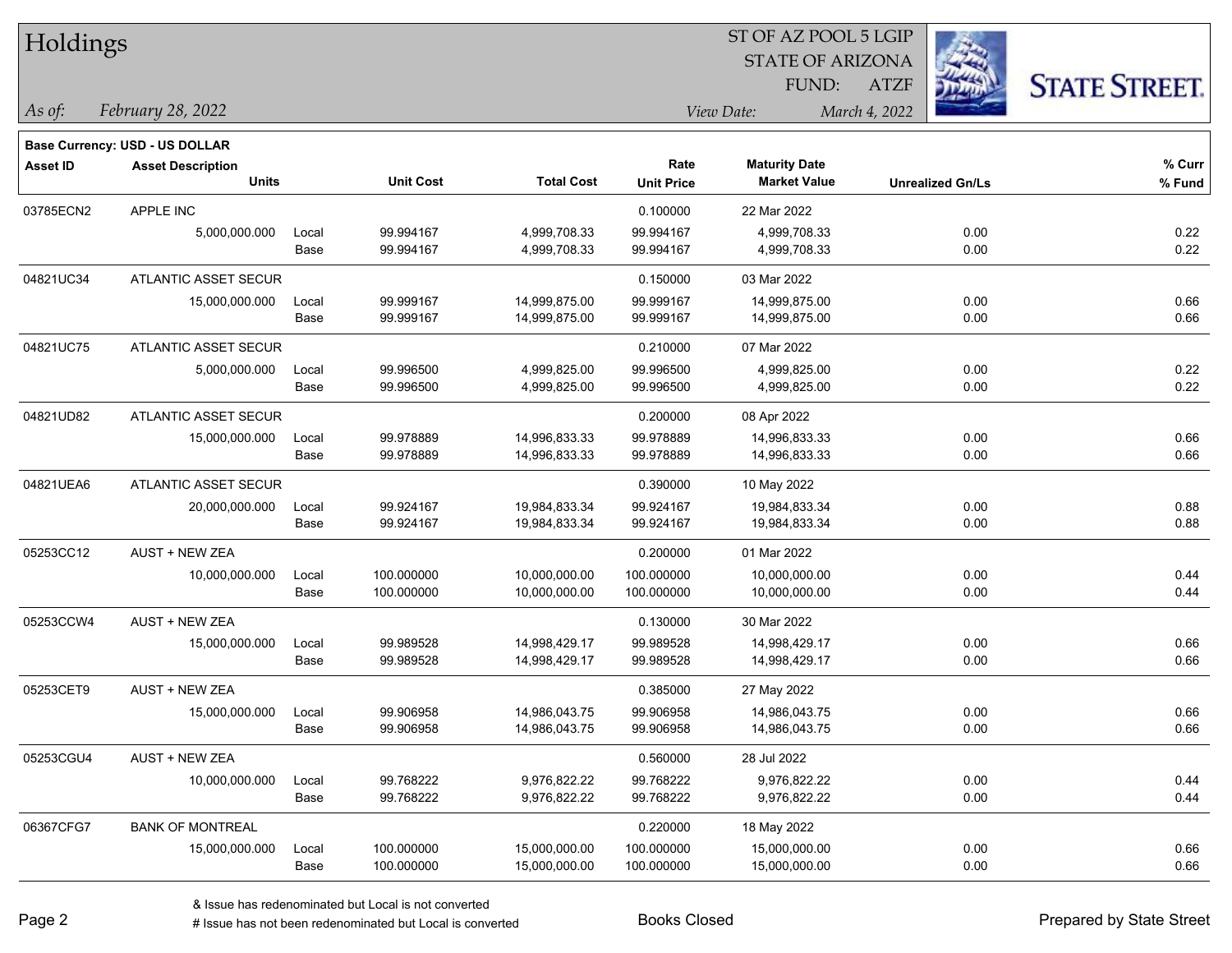| <b>Holdings</b> |                                          |       |                  |                   |                           | 51 OF AZ POOL 5 LGIP<br><b>STATE OF ARIZONA</b><br>FUND: | <b>ATZF</b>             | <b>STATE STREET.</b> |
|-----------------|------------------------------------------|-------|------------------|-------------------|---------------------------|----------------------------------------------------------|-------------------------|----------------------|
| As of:          | February 28, 2022                        |       |                  |                   |                           | View Date:                                               | March 4, 2022           |                      |
|                 | <b>Base Currency: USD - US DOLLAR</b>    |       |                  |                   |                           |                                                          |                         |                      |
| Asset ID        | <b>Asset Description</b><br><b>Units</b> |       | <b>Unit Cost</b> | <b>Total Cost</b> | Rate<br><b>Unit Price</b> | <b>Maturity Date</b><br><b>Market Value</b>              | <b>Unrealized Gn/Ls</b> | % Curr<br>% Fund     |
| 06367CJQ1       | <b>BANK OF MONTREAL</b>                  |       |                  |                   | 0.200000                  | 02 Sep 2022                                              |                         |                      |
|                 | 10,000,000.000                           | Local | 100.000000       | 10,000,000.00     | 100.000000                | 10,000,000.00                                            | 0.00                    | 0.44                 |
|                 |                                          | Base  | 100.000000       | 10,000,000.00     | 100.000000                | 10,000,000.00                                            | 0.00                    | 0.44                 |
| 06367KD71       | <b>BANK OF MONTREAL</b>                  |       |                  |                   | 0.220000                  | 07 Apr 2022                                              |                         |                      |
|                 | 25,000,000.000                           | Local | 99.977389        | 24,994,347.22     | 99.977389                 | 24,994,347.22                                            | 0.00                    | 1.10                 |
|                 |                                          | Base  | 99.977389        | 24,994,347.22     | 99.977389                 | 24,994,347.22                                            | 0.00                    | 1.10                 |
| 06417MPH2       | <b>BANK OF NOVA SCOTIA</b>               |       |                  |                   | 0.230000                  | 11 May 2022                                              |                         |                      |
|                 | 10,000,000.000                           | Local | 100.001975       | 10,000,197.47     | 100.001975                | 10,000,197.47                                            | 0.00                    | 0.44                 |
|                 |                                          | Base  | 100.001975       | 10,000,197.47     | 100.001975                | 10,000,197.47                                            | 0.00                    | 0.44                 |
| 06417MQC2       | <b>BANK OF NOVA SCOTIA</b>               |       |                  |                   | 0.210000                  | 07 Jun 2022                                              |                         |                      |
|                 | 10,000,000.000                           | Local | 100.000000       | 10,000,000.00     | 100.000000                | 10,000,000.00                                            | 0.00                    | 0.44                 |
|                 |                                          | Base  | 100.000000       | 10,000,000.00     | 100.000000                | 10,000,000.00                                            | 0.00                    | 0.44                 |
| 06417MTQ8       | <b>BANK OF NOVA SCOTIA</b>               |       |                  |                   | 0.180000                  | 15 Mar 2022                                              |                         |                      |
|                 | 15,000,000.000                           | Local | 99.998834        | 14,999,825.08     | 99.998834                 | 14,999,825.08                                            | 0.00                    | 0.66                 |
|                 |                                          | Base  | 99.998834        | 14,999,825.08     | 99.998834                 | 14,999,825.08                                            | 0.00                    | 0.66                 |
| 06742XWN3       | <b>BARCLAYS BK PLC</b>                   |       |                  |                   | 0.230000                  | 28 Apr 2022                                              |                         |                      |
|                 | 10,000,000.000                           | Local | 99.962944        | 9,996,294.44      | 99.962944                 | 9,996,294.44                                             | 0.00                    | 0.44                 |
|                 |                                          | Base  | 99.962944        | 9,996,294.44      | 99.962944                 | 9,996,294.44                                             | 0.00                    | 0.44                 |
| 06742XXV4       | <b>BARCLAYS BK PLC</b>                   |       |                  |                   | 0.310000                  | 24 May 2022                                              |                         |                      |
|                 | 15,000,000.000                           | Local | 99.927667        | 14,989,150.00     | 99.927667                 | 14,989,150.00                                            | 0.00                    | 0.66                 |
|                 |                                          | Base  | 99.927667        | 14,989,150.00     | 99.927667                 | 14,989,150.00                                            | 0.00                    | 0.66                 |
| 06742XZM2       | <b>BARCLAYS BK PLC</b>                   |       |                  |                   | 0.210000                  | 14 Apr 2022                                              |                         |                      |
|                 | 25,000,000.000                           | Local | 99.974333        | 24,993,583.33     | 99.974333                 | 24,993,583.33                                            | 0.00                    | 1.10                 |
|                 |                                          | Base  | 99.974333        | 24,993,583.33     | 99.974333                 | 24,993,583.33                                            | 0.00                    | 1.10                 |
| 07010KC30       | <b>BASIN ELEC PWR COOP</b>               |       |                  |                   | 0.180000                  | 03 Mar 2022                                              |                         |                      |
|                 | 15,000,000.000                           | Local | 99.999000        | 14,999,850.00     | 99.999000                 | 14,999,850.00                                            | 0.00                    | 0.66                 |
|                 |                                          | Base  | 99.999000        | 14,999,850.00     | 99.999000                 | 14,999,850.00                                            | 0.00                    | 0.66                 |
| 07644BCM2       | BEDFORD ROW FDG CORP                     |       |                  |                   | 0.140000                  | 21 Mar 2022                                              |                         |                      |
|                 | 10,000,000.000                           | Local | 99.992222        | 9,999,222.22      | 99.992222                 | 9,999,222.22                                             | 0.00                    | 0.44                 |
|                 |                                          | Base  | 99.992222        | 9,999,222.22      | 99.992222                 | 9,999,222.22                                             | 0.00                    | 0.44                 |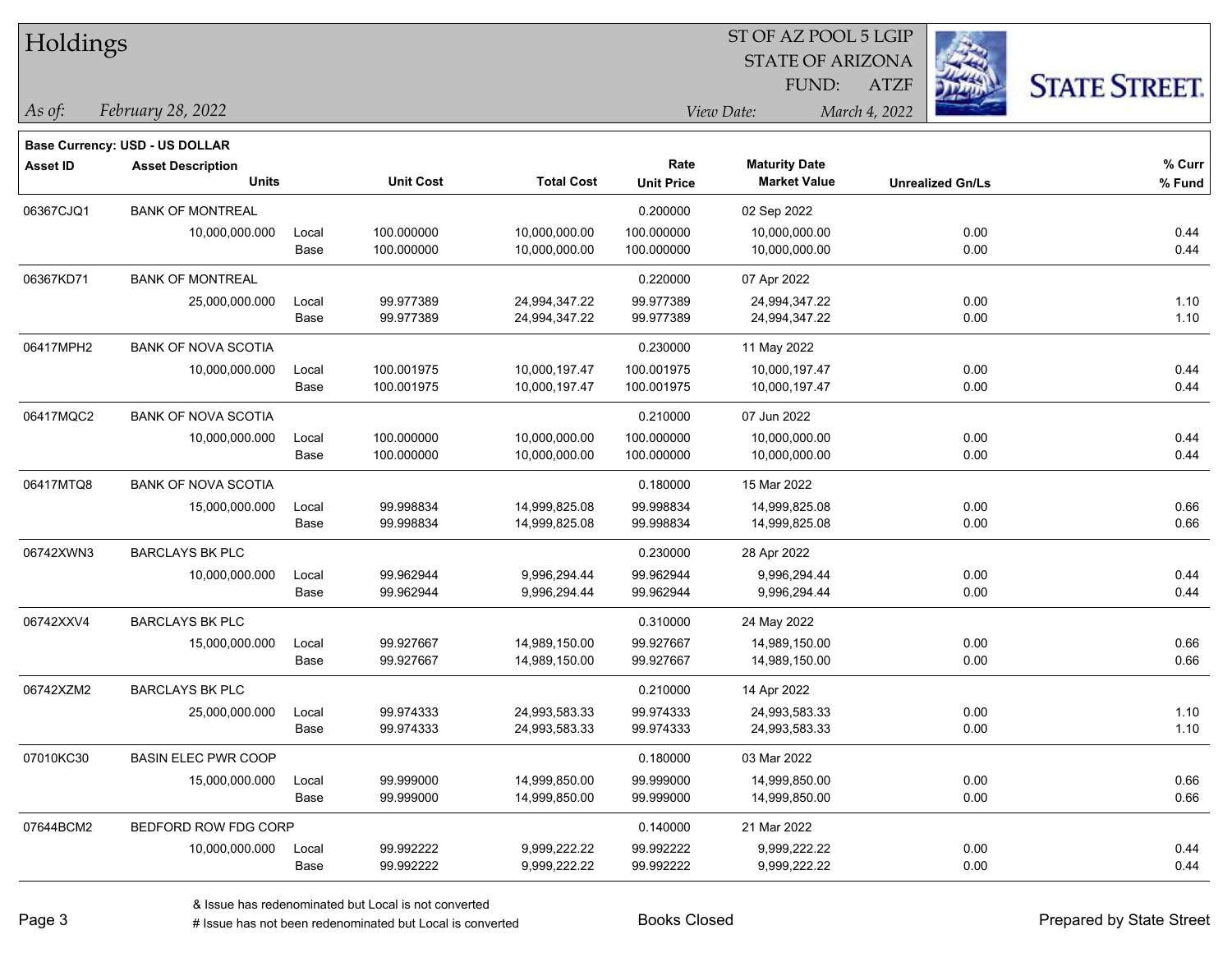| <b>Holdings</b> |                                       |       |                  |                   | 51 OF AZ POOL 5 LGIP |                         |                         |                     |  |  |
|-----------------|---------------------------------------|-------|------------------|-------------------|----------------------|-------------------------|-------------------------|---------------------|--|--|
|                 |                                       |       |                  |                   |                      | <b>STATE OF ARIZONA</b> |                         |                     |  |  |
|                 |                                       |       |                  |                   |                      | FUND:                   | <b>ATZF</b>             | <b>STATE STREET</b> |  |  |
| As of:          | February 28, 2022                     |       |                  |                   |                      | View Date:              | March 4, 2022           |                     |  |  |
|                 | <b>Base Currency: USD - US DOLLAR</b> |       |                  |                   |                      |                         |                         |                     |  |  |
| <b>Asset ID</b> | <b>Asset Description</b>              |       |                  |                   | Rate                 | <b>Maturity Date</b>    |                         | % Curr              |  |  |
|                 | <b>Units</b>                          |       | <b>Unit Cost</b> | <b>Total Cost</b> | <b>Unit Price</b>    | <b>Market Value</b>     | <b>Unrealized Gn/Ls</b> | % Fund              |  |  |
| 07644BFF4       | BEDFORD ROW FDG CORP                  |       |                  |                   | 0.270000             | 15 Jun 2022             |                         |                     |  |  |
|                 | 15,000,000.000                        | Local | 99.920500        | 14,988,075.00     | 99.920500            | 14,988,075.00           | 0.00                    | 0.66                |  |  |
|                 |                                       | Base  | 99.920500        | 14,988,075.00     | 99.920500            | 14,988,075.00           | 0.00                    | 0.66                |  |  |
| 13606CSH8       | CANADIAN IMPERIAL BK                  |       |                  |                   | 0.240000             | 04 May 2022             |                         |                     |  |  |
|                 | 10,000,000.000                        | Local | 100.000000       | 10,000,000.00     | 100.000000           | 10,000,000.00           | 0.00                    | 0.44                |  |  |
|                 |                                       | Base  | 100.000000       | 10,000,000.00     | 100.000000           | 10,000,000.00           | 0.00                    | 0.44                |  |  |
| 13738KC88       | CAN AST + CAN LTD JT                  |       |                  |                   | 0.210000             | 08 Mar 2022             |                         |                     |  |  |
|                 | 20,000,000.000                        | Local | 99.995917        | 19,999,183.33     | 99.995917            | 19,999,183.33           | 0.00                    | 0.88                |  |  |
|                 |                                       | Base  | 99.995917        | 19,999,183.33     | 99.995917            | 19,999,183.33           | 0.00                    | 0.88                |  |  |
| 13738KCM7       | CAN AST + CAN LTD JT                  |       |                  |                   | 0.150000             | 21 Mar 2022             |                         |                     |  |  |
|                 | 20,000,000.000                        | Local | 99.991667        | 19,998,333.33     | 99.991667            | 19,998,333.33           | 0.00                    | 0.88                |  |  |
|                 |                                       | Base  | 99.991667        | 19,998,333.33     | 99.991667            | 19,998,333.33           | 0.00                    | 0.88                |  |  |
| 13738KD87       | CAN AST + CAN LTD JT                  |       |                  |                   | 0.240000             | 08 Apr 2022             |                         |                     |  |  |
|                 | 5,000,000.000                         | Local | 99.974667        | 4,998,733.33      | 99.974667            | 4,998,733.33            | 0.00                    | 0.22                |  |  |
|                 |                                       | Base  | 99.974667        | 4,998,733.33      | 99.974667            | 4,998,733.33            | 0.00                    | 0.22                |  |  |
| 14912EC88       | CATERPLR FIN SRV CO.                  |       |                  |                   | 0.095000             | 08 Mar 2022             |                         |                     |  |  |
|                 | 10,000,000.000                        | Local | 99.998153        | 9,999,815.28      | 99.998153            | 9,999,815.28            | 0.00                    | 0.44                |  |  |
|                 |                                       | Base  | 99.998153        | 9,999,815.28      | 99.998153            | 9,999,815.28            | 0.00                    | 0.44                |  |  |
| 15060YC73       | CEDAR SPRING CPTL CO                  |       |                  |                   | 0.210000             | 07 Mar 2022             |                         |                     |  |  |
|                 | 25,000,000.000                        | Local | 99.996500        | 24,999,125.00     | 99.996500            | 24,999,125.00           | 0.00                    | 1.10                |  |  |
|                 |                                       | Base  | 99.996500        | 24,999,125.00     | 99.996500            | 24,999,125.00           | 0.00                    | 1.10                |  |  |
| 15060YCJ7       | CEDAR SPRING CPTL CO                  |       |                  |                   | 0.220000             | 18 Mar 2022             |                         |                     |  |  |
|                 | 25,000,000.000                        | Local | 99.989611        | 24,997,402.78     | 99.989611            | 24,997,402.78           | 0.00                    | 1.10                |  |  |
|                 |                                       | Base  | 99.989611        | 24,997,402.78     | 99.989611            | 24,997,402.78           | 0.00                    | 1.10                |  |  |
| 15963UCG9       | CHARIOT FNDG LLC                      |       |                  |                   | 0.210000             | 16 Mar 2022             |                         |                     |  |  |
|                 | 13,000,000.000                        | Local | 99.991250        | 12,998,862.50     | 99.991250            | 12,998,862.50           | 0.00                    | 0.57                |  |  |
|                 |                                       | Base  | 99.991250        | 12,998,862.50     | 99.991250            | 12,998,862.50           | 0.00                    | 0.57                |  |  |
| 19121BH10       | COCA COLA COMPANY                     |       |                  |                   | 0.120000             | 01 Aug 2022             |                         |                     |  |  |
|                 | 15,000,000.000                        | Local | 99.949000        | 14,992,350.00     | 99.949000            | 14,992,350.00           | 0.00                    | 0.66                |  |  |
|                 |                                       | Base  | 99.949000        | 14,992,350.00     | 99.949000            | 14,992,350.00           | 0.00                    | 0.66                |  |  |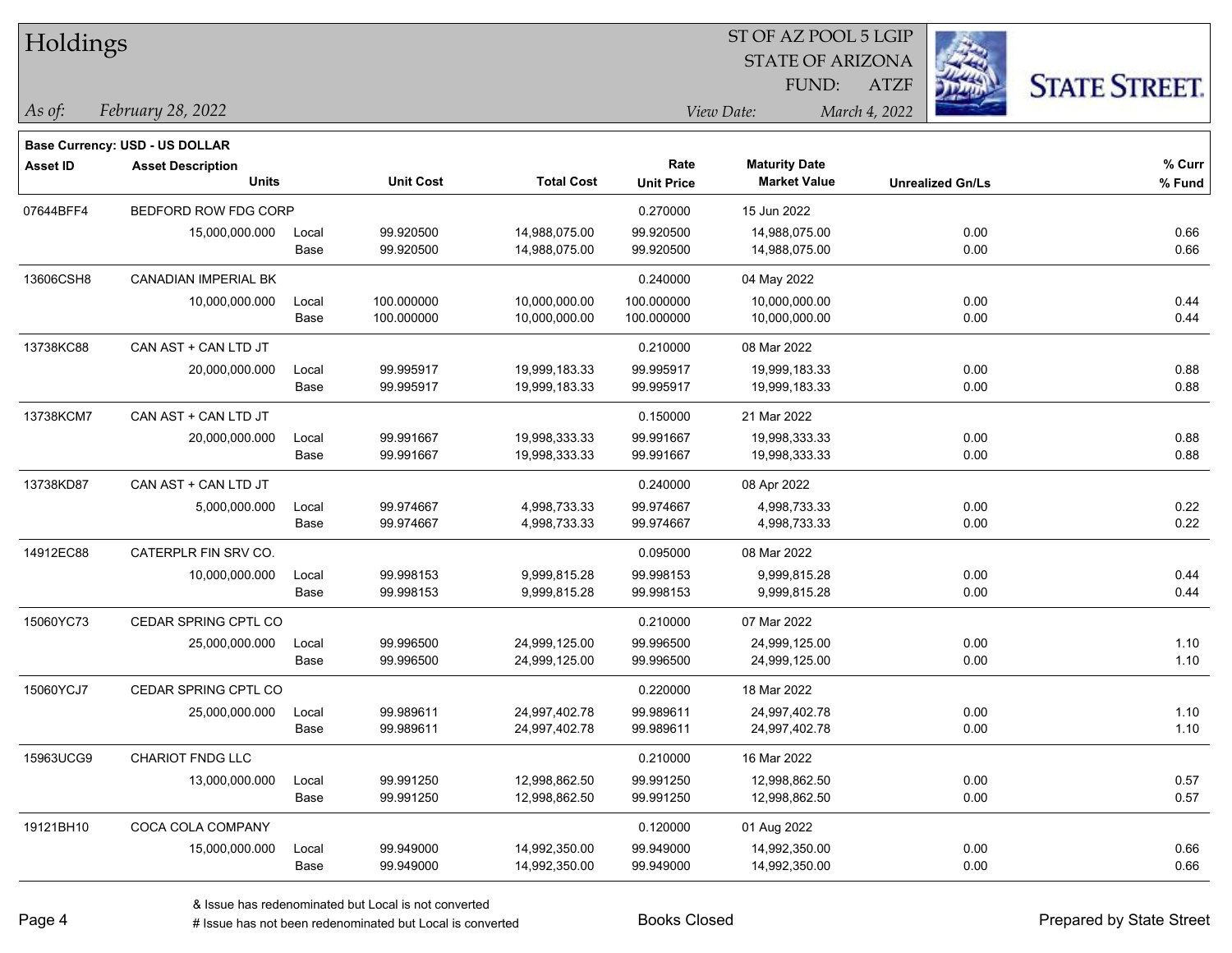| Holdings        |                                |       |                  |                   |                   | 51 OF AZ POOL 5 LGIP    |                         |                      |
|-----------------|--------------------------------|-------|------------------|-------------------|-------------------|-------------------------|-------------------------|----------------------|
|                 |                                |       |                  |                   |                   | <b>STATE OF ARIZONA</b> |                         |                      |
|                 |                                |       |                  |                   |                   | FUND:                   | <b>ATZF</b>             | <b>STATE STREET.</b> |
| As of:          | February 28, 2022              |       |                  |                   |                   | View Date:              | March 4, 2022           |                      |
|                 | Base Currency: USD - US DOLLAR |       |                  |                   |                   |                         |                         |                      |
| <b>Asset ID</b> | <b>Asset Description</b>       |       |                  |                   | Rate              | <b>Maturity Date</b>    |                         | % Curr               |
|                 | <b>Units</b>                   |       | <b>Unit Cost</b> | <b>Total Cost</b> | <b>Unit Price</b> | <b>Market Value</b>     | <b>Unrealized Gn/Ls</b> | % Fund               |
| 20632LC13       | CONCORD MINUTEMEN CAPITAL COMP |       |                  |                   | 0.150000          | 01 Mar 2022             |                         |                      |
|                 | 14,000,000.000                 | Local | 100.000000       | 14,000,000.00     | 100.000000        | 14,000,000.00           | 0.00                    | 0.62                 |
|                 |                                | Base  | 100.000000       | 14,000,000.00     | 100.000000        | 14,000,000.00           | 0.00                    | 0.62                 |
| 2063C1CG3       | CONCORD MIN CPTL CO            |       |                  |                   | 0.130000          | 16 Mar 2022             |                         |                      |
|                 | 10,000,000.000                 | Local | 99.994583        | 9,999,458.33      | 99.994583         | 9,999,458.33            | 0.00                    | 0.44                 |
|                 |                                | Base  | 99.994583        | 9,999,458.33      | 99.994583         | 9,999,458.33            | 0.00                    | 0.44                 |
| 2063C1CH1       | CONCORD MIN CPTL CO            |       |                  |                   | 0.180000          | 17 Mar 2022             |                         |                      |
|                 | 10,000,000.000                 | Local | 99.992000        | 9,999,200.00      | 99.992000         | 9,999,200.00            | 0.00                    | 0.44                 |
|                 |                                | Base  | 99.992000        | 9,999,200.00      | 99.992000         | 9,999,200.00            | 0.00                    | 0.44                 |
| 2063C1E48       | CONCORD MIN CPTL CO            |       |                  |                   | 0.300000          | 04 May 2022             |                         |                      |
|                 | 15,000,000.000                 | Local | 99.946667        | 14,992,000.00     | 99.946667         | 14,992,000.00           | 0.00                    | 0.66                 |
|                 |                                | Base  | 99.946667        | 14,992,000.00     | 99.946667         | 14,992,000.00           | 0.00                    | 0.66                 |
| 24422MCX7       | JOHN DEERE CAPITAL C           |       |                  |                   | 0.160000          | 31 Mar 2022             |                         |                      |
|                 | 25,000,000.000                 | Local | 99.986667        | 24,996,666.67     | 99.986667         | 24,996,666.67           | 0.00                    | 1.10                 |
|                 |                                | Base  | 99.986667        | 24,996,666.67     | 99.986667         | 24,996,666.67           | 0.00                    | 1.10                 |
| 24422MD65       | JOHN DEERE CAPITAL C           |       |                  |                   | 0.260000          | 06 Apr 2022             |                         |                      |
|                 | 25,000,000.000                 | Local | 99.974000        | 24,993,500.00     | 99.974000         | 24,993,500.00           | 0.00                    | 1.10                 |
|                 |                                | Base  | 99.974000        | 24,993,500.00     | 99.974000         | 24,993,500.00           | 0.00                    | 1.10                 |
| 30229BC13       | EXXON MOBIL CORP               |       |                  |                   | 0.100000          | 01 Mar 2022             |                         |                      |
|                 | 15,000,000.000                 | Local | 100.000000       | 15,000,000.00     | 100.000000        | 15,000,000.00           | 0.00                    | 0.66                 |
|                 |                                | Base  | 100.000000       | 15,000,000.00     | 100.000000        | 15,000,000.00           | 0.00                    | 0.66                 |
| 30601WE21       | <b>FAIRWAY FINANCE CORP</b>    |       |                  |                   | 0.150000          | 02 May 2022             |                         |                      |
|                 | 10,000,000.000                 | Local | 99.974167        | 9,997,416.67      | 99.974167         | 9,997,416.67            | 0.00                    | 0.44                 |
|                 |                                | Base  | 99.974167        | 9,997,416.67      | 99.974167         | 9,997,416.67            | 0.00                    | 0.44                 |
| 30601WEK1       | <b>FAIRWAY FINANCE CORP</b>    |       |                  |                   | 0.310000          | 19 May 2022             |                         |                      |
|                 | 10,000,000.000                 | Local | 99.931972        | 9,993,197.22      | 99.931972         | 9,993,197.22            | 0.00                    | 0.44                 |
|                 |                                | Base  | 99.931972        | 9,993,197.22      | 99.931972         | 9,993,197.22            | 0.00                    | 0.44                 |
| 30601WF12       | <b>FAIRWAY FINANCE CORP</b>    |       |                  |                   | 0.400000          | 01 Jun 2022             |                         |                      |
|                 | 15,000,000.000                 | Local | 99.897778        | 14,984,666.66     | 99.897778         | 14,984,666.66           | 0.00                    | 0.66                 |
|                 |                                | Base  | 99.897778        | 14,984,666.66     | 99.897778         | 14,984,666.66           | 0.00                    | 0.66                 |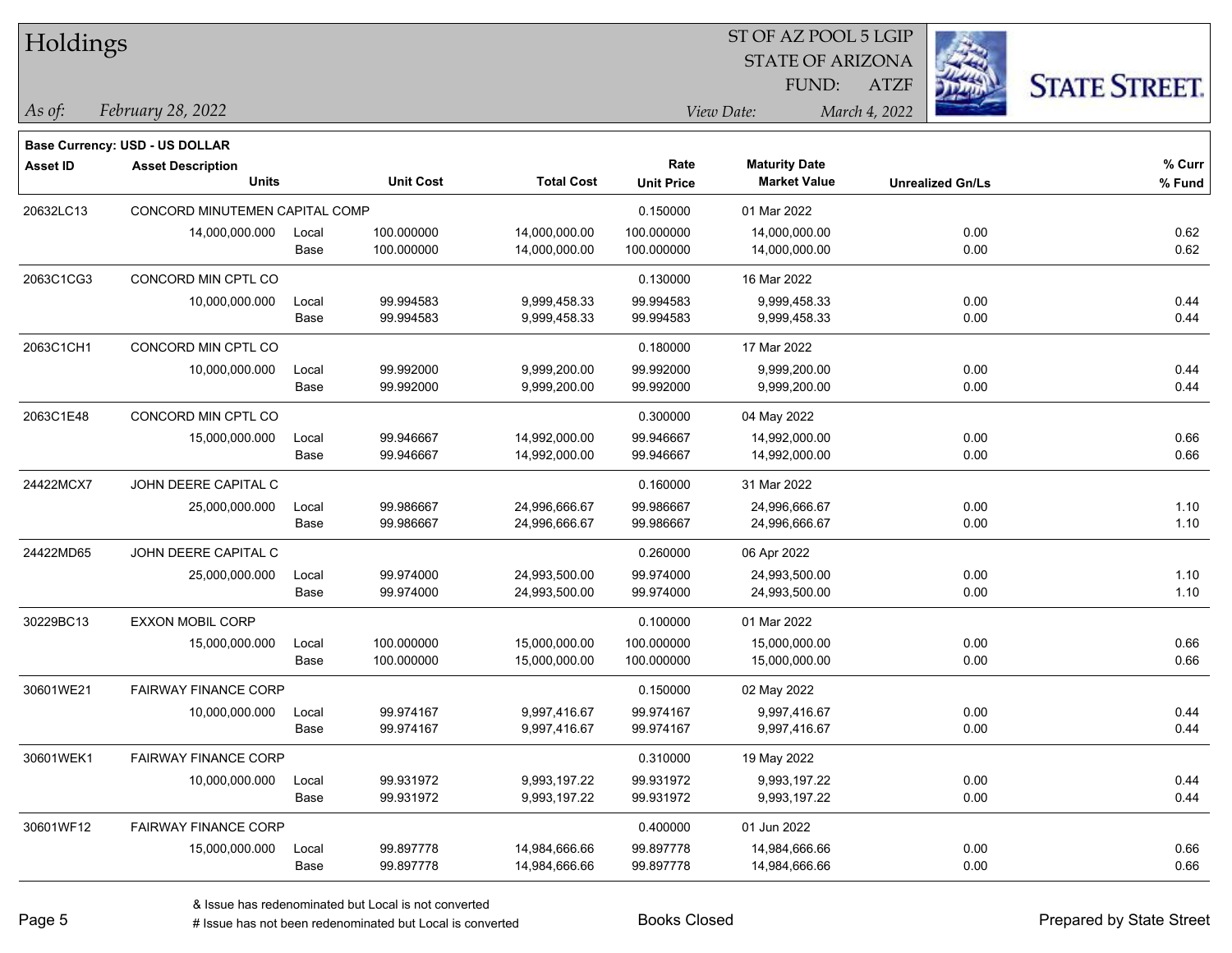| Holdings        |                                          |       |                  |                   |                   | ST OF AZ POOL 5 LGIP    |               |                         |                      |
|-----------------|------------------------------------------|-------|------------------|-------------------|-------------------|-------------------------|---------------|-------------------------|----------------------|
|                 |                                          |       |                  |                   |                   | <b>STATE OF ARIZONA</b> |               |                         |                      |
|                 |                                          |       |                  |                   |                   | FUND:                   | <b>ATZF</b>   |                         | <b>STATE STREET.</b> |
| $\vert$ As of:  | February 28, 2022                        |       |                  |                   |                   | View Date:              | March 4, 2022 |                         |                      |
|                 |                                          |       |                  |                   |                   |                         |               |                         |                      |
|                 | Base Currency: USD - US DOLLAR           |       |                  |                   | Rate              | <b>Maturity Date</b>    |               |                         | % Curr               |
| <b>Asset ID</b> | <b>Asset Description</b><br><b>Units</b> |       | <b>Unit Cost</b> | <b>Total Cost</b> | <b>Unit Price</b> | <b>Market Value</b>     |               | <b>Unrealized Gn/Ls</b> | % Fund               |
| 30601WFV6       | <b>FAIRWAY FINANCE CORP</b>              |       |                  |                   | 0.600000          | 29 Jun 2022             |               |                         |                      |
|                 | 15,000,000.000                           | Local | 99.800000        | 14,970,000.00     | 99.800000         | 14,970,000.00           |               | 0.00                    | 0.66                 |
|                 |                                          | Base  | 99.800000        | 14,970,000.00     | 99.800000         | 14,970,000.00           |               | 0.00                    | 0.66                 |
| 38346MC77       | <b>GOTHAM FDG CORP</b>                   |       |                  |                   | 0.200000          | 07 Mar 2022             |               |                         |                      |
|                 | 10,000,000.000                           | Local | 99.996667        | 9,999,666.67      | 99.996667         | 9,999,666.67            |               | 0.00                    | 0.44                 |
|                 |                                          | Base  | 99.996667        | 9,999,666.67      | 99.996667         | 9,999,666.67            |               | 0.00                    | 0.44                 |
| 38346MCE2       | <b>GOTHAM FDG CORP</b>                   |       |                  |                   | 0.220000          | 14 Mar 2022             |               |                         |                      |
|                 | 20,000,000.000                           | Local | 99.992056        | 19,998,411.11     | 99.992056         | 19,998,411.11           |               | 0.00                    | 0.88                 |
|                 |                                          | Base  | 99.992056        | 19,998,411.11     | 99.992056         | 19,998,411.11           |               | 0.00                    | 0.88                 |
| 38346ME91       | <b>GOTHAM FDG CORP</b>                   |       |                  |                   | 0.410000          | 09 May 2022             |               |                         |                      |
|                 | 10,000,000.000                           | Local | 99.921417        | 9,992,141.67      | 99.921417         | 9,992,141.67            |               | 0.00                    | 0.44                 |
|                 |                                          | Base  | 99.921417        | 9,992,141.67      | 99.921417         | 9,992,141.67            |               | 0.00                    | 0.44                 |
| 40060XCM0       | GTA FDG LLC DISC                         |       |                  |                   | 0.180000          | 21 Mar 2022             |               |                         |                      |
|                 | 10,000,000.000                           | Local | 99.990000        | 9,999,000.00      | 99.990000         | 9,999,000.00            |               | 0.00                    | 0.44                 |
|                 |                                          | Base  | 99.990000        | 9,999,000.00      | 99.990000         | 9,999,000.00            |               | 0.00                    | 0.44                 |
| 40060XDM9       | <b>GTA FDG LLC DISC</b>                  |       |                  |                   | 0.270000          | 21 Apr 2022             |               |                         |                      |
|                 | 25,000,000.000                           | Local | 99.961750        | 24,990,437.50     | 99.961750         | 24,990,437.50           |               | 0.00                    | 1.10                 |
|                 |                                          | Base  | 99.961750        | 24,990,437.50     | 99.961750         | 24,990,437.50           |               | 0.00                    | 1.10                 |
| 40060XFM7       | GTA FDG LLC DISC                         |       |                  |                   | 0.470000          | 21 Jun 2022             |               |                         |                      |
|                 | 15,000,000.000                           | Local | 99.853778        | 14,978,066.67     | 99.853778         | 14,978,066.67           |               | 0.00                    | 0.66                 |
|                 |                                          | Base  | 99.853778        | 14,978,066.67     | 99.853778         | 14,978,066.67           |               | 0.00                    | 0.66                 |
| 40588MC13       | <b>HALKIN FINANCE LLC USC</b>            |       |                  |                   | 0.200000          | 01 Mar 2022             |               |                         |                      |
|                 | 15,000,000.000                           | Local | 100.000000       | 15,000,000.00     | 100.000000        | 15,000,000.00           |               | 0.00                    | 0.66                 |
|                 |                                          | Base  | 100.000000       | 15,000,000.00     | 100.000000        | 15,000,000.00           |               | 0.00                    | 0.66                 |
| 40588MDR5       | <b>HALKIN FINANCE LLC USC</b>            |       |                  |                   | 0.270000          | 25 Apr 2022             |               |                         |                      |
|                 | 10,000,000.000                           | Local | 99.958750        | 9,995,875.00      | 99.958750         | 9,995,875.00            |               | 0.00                    | 0.44                 |
|                 |                                          | Base  | 99.958750        | 9,995,875.00      | 99.958750         | 9,995,875.00            |               | 0.00                    | 0.44                 |
| 40588ME52       | HALKIN FINANCE LLC USC                   |       |                  |                   | 0.350000          | 05 May 2022             |               |                         |                      |
|                 | 25,000,000.000                           | Local | 99.936806        | 24,984,201.39     | 99.936806         | 24,984,201.39           |               | 0.00                    | 1.10                 |
|                 |                                          | Base  | 99.936806        | 24,984,201.39     | 99.936806         | 24,984,201.39           |               | 0.00                    | 1.10                 |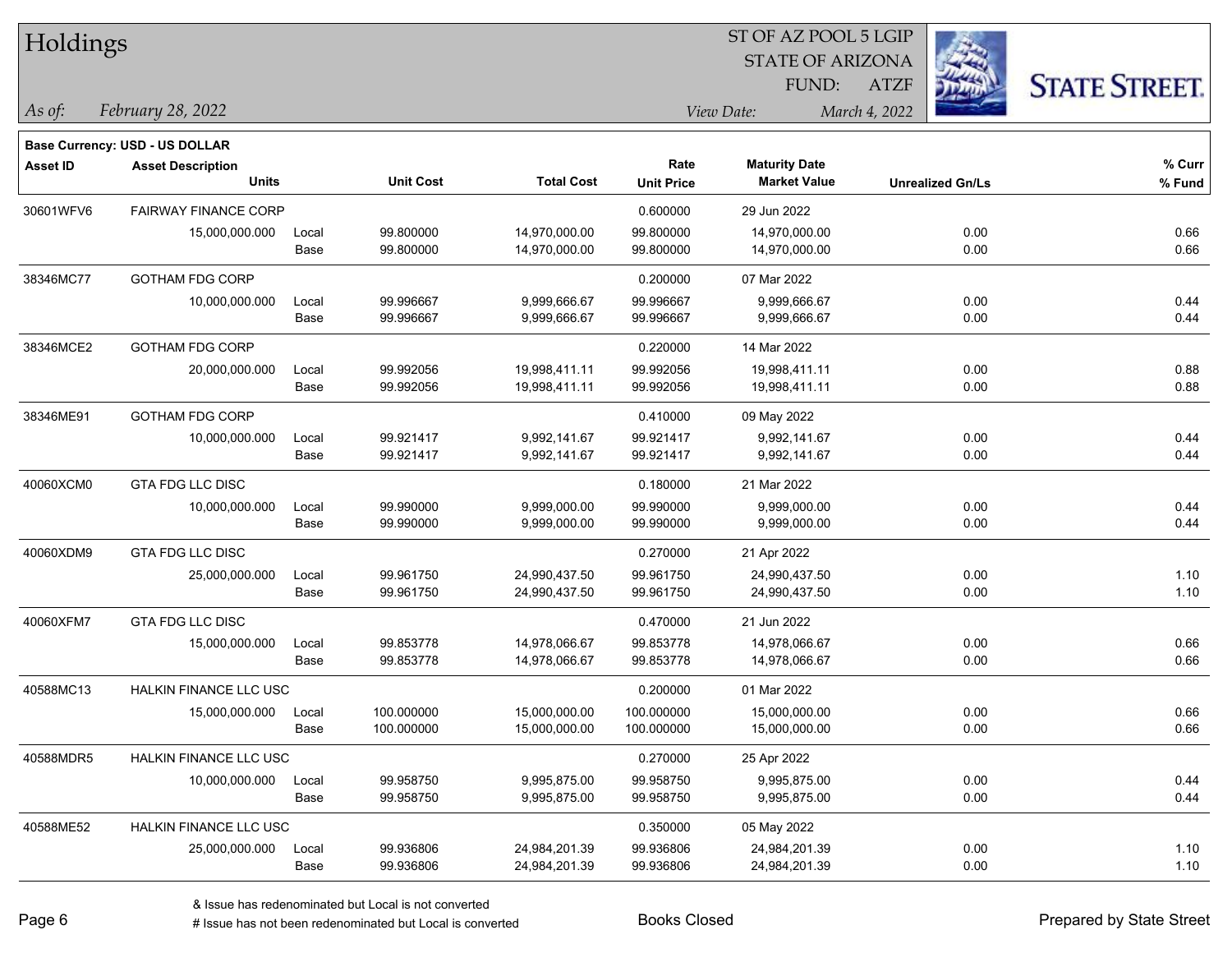| Holdings        |                                       |       |                  |                   | ST OF AZ POOL 5 LGIP |                         |                         |                      |  |  |
|-----------------|---------------------------------------|-------|------------------|-------------------|----------------------|-------------------------|-------------------------|----------------------|--|--|
|                 |                                       |       |                  |                   |                      | <b>STATE OF ARIZONA</b> |                         |                      |  |  |
|                 |                                       |       |                  |                   |                      | FUND:                   | <b>ATZF</b>             | <b>STATE STREET.</b> |  |  |
| As of:          | February 28, 2022                     |       |                  |                   |                      | View Date:              | March 4, 2022           |                      |  |  |
|                 | <b>Base Currency: USD - US DOLLAR</b> |       |                  |                   |                      |                         |                         |                      |  |  |
| <b>Asset ID</b> | <b>Asset Description</b>              |       |                  |                   | Rate                 | <b>Maturity Date</b>    |                         | % Curr               |  |  |
|                 | <b>Units</b>                          |       | <b>Unit Cost</b> | <b>Total Cost</b> | <b>Unit Price</b>    | <b>Market Value</b>     | <b>Unrealized Gn/Ls</b> | % Fund               |  |  |
| 40588MEP8       | HALKIN FINANCE LLC USC                |       |                  |                   | 0.600000             | 23 May 2022             |                         |                      |  |  |
|                 | 15,000,000.000                        | Local | 99.861667        | 14,979,250.00     | 99.861667            | 14,979,250.00           | 0.00                    | 0.66                 |  |  |
|                 |                                       | Base  | 99.861667        | 14,979,250.00     | 99.861667            | 14,979,250.00           | 0.00                    | 0.66                 |  |  |
| 42786UCF0       | HERSHEY FOODS CORP                    |       |                  |                   | 0.100000             | 15 Mar 2022             |                         |                      |  |  |
|                 | 15,000,000.000                        | Local | 99.996111        | 14,999,416.67     | 99.996111            | 14,999,416.67           | 0.00                    | 0.66                 |  |  |
|                 |                                       | Base  | 99.996111        | 14,999,416.67     | 99.996111            | 14,999,416.67           | 0.00                    | 0.66                 |  |  |
| 4497W1E69       | ING US FUNDING LLC                    |       |                  |                   | 0.240000             | 06 May 2022             |                         |                      |  |  |
|                 | 10,000,000.000                        | Local | 99.956000        | 9,995,600.00      | 99.956000            | 9,995,600.00            | 0.00                    | 0.44                 |  |  |
|                 |                                       | Base  | 99.956000        | 9,995,600.00      | 99.956000            | 9,995,600.00            | 0.00                    | 0.44                 |  |  |
| 45685RCM7       | ING US FUNDING LLC                    |       |                  |                   | 0.160000             | 21 Mar 2022             |                         |                      |  |  |
|                 | 4,000,000.000                         | Local | 99.991111        | 3,999,644.45      | 99.991111            | 3,999,644.45            | 0.00                    | 0.18                 |  |  |
|                 |                                       | Base  | 99.991111        | 3,999,644.45      | 99.991111            | 3,999,644.45            | 0.00                    | 0.18                 |  |  |
| 45779QC79       | <b>INSTITUTIONAL SECURED</b>          |       |                  |                   | 0.170000             | 07 Mar 2022             |                         |                      |  |  |
|                 | 25,000,000.000                        | Local | 99.997167        | 24,999,291.67     | 99.997167            | 24,999,291.67           | 0.00                    | 1.10                 |  |  |
|                 |                                       | Base  | 99.997167        | 24,999,291.67     | 99.997167            | 24,999,291.67           | 0.00                    | 1.10                 |  |  |
| 45779QCB0       | <b>INSTITUTIONAL SECURED</b>          |       |                  |                   | 0.150000             | 11 Mar 2022             |                         |                      |  |  |
|                 | 25,000,000.000                        | Local | 99.995833        | 24,998,958.33     | 99.995833            | 24,998,958.33           | 0.00                    | 1.10                 |  |  |
|                 |                                       | Base  | 99.995833        | 24,998,958.33     | 99.995833            | 24,998,958.33           | 0.00                    | 1.10                 |  |  |
| 47816GDB2       | JOHNSON + JOHNSON                     |       |                  |                   | 0.100000             | 11 Apr 2022             |                         |                      |  |  |
|                 | 20,000,000.000                        | Local | 99.988611        | 19,997,722.22     | 99.988611            | 19,997,722.22           | 0.00                    | 0.88                 |  |  |
|                 |                                       | Base  | 99.988611        | 19,997,722.22     | 99.988611            | 19,997,722.22           | 0.00                    | 0.88                 |  |  |
| 47816GFA2       | JOHNSON + JOHNSON                     |       |                  |                   | 0.170000             | 10 Jun 2022             |                         |                      |  |  |
|                 | 7,000,000.000                         | Local | 99.952306        | 6,996,661.39      | 99.952306            | 6,996,661.39            | 0.00                    | 0.31                 |  |  |
|                 |                                       | Base  | 99.952306        | 6,996,661.39      | 99.952306            | 6,996,661.39            | 0.00                    | 0.31                 |  |  |
| 4820P3CB7       | JUPITER SECT CO LLC                   |       |                  |                   | 0.160000             | 11 Mar 2022             |                         |                      |  |  |
|                 | 20,000,000.000                        | Local | 99.995556        | 19,999,111.11     | 99.995556            | 19,999,111.11           | 0.00                    | 0.88                 |  |  |
|                 |                                       | Base  | 99.995556        | 19,999,111.11     | 99.995556            | 19,999,111.11           | 0.00                    | 0.88                 |  |  |
| 4820P3E25       | JUPITER SECT CO LLC                   |       |                  |                   | 0.300000             | 02 May 2022             |                         |                      |  |  |
|                 | 20,000,000.000                        | Local | 99.948333        | 19,989,666.67     | 99.948333            | 19,989,666.67           | 0.00                    | 0.88                 |  |  |
|                 |                                       | Base  | 99.948333        | 19,989,666.67     | 99.948333            | 19,989,666.67           | 0.00                    | 0.88                 |  |  |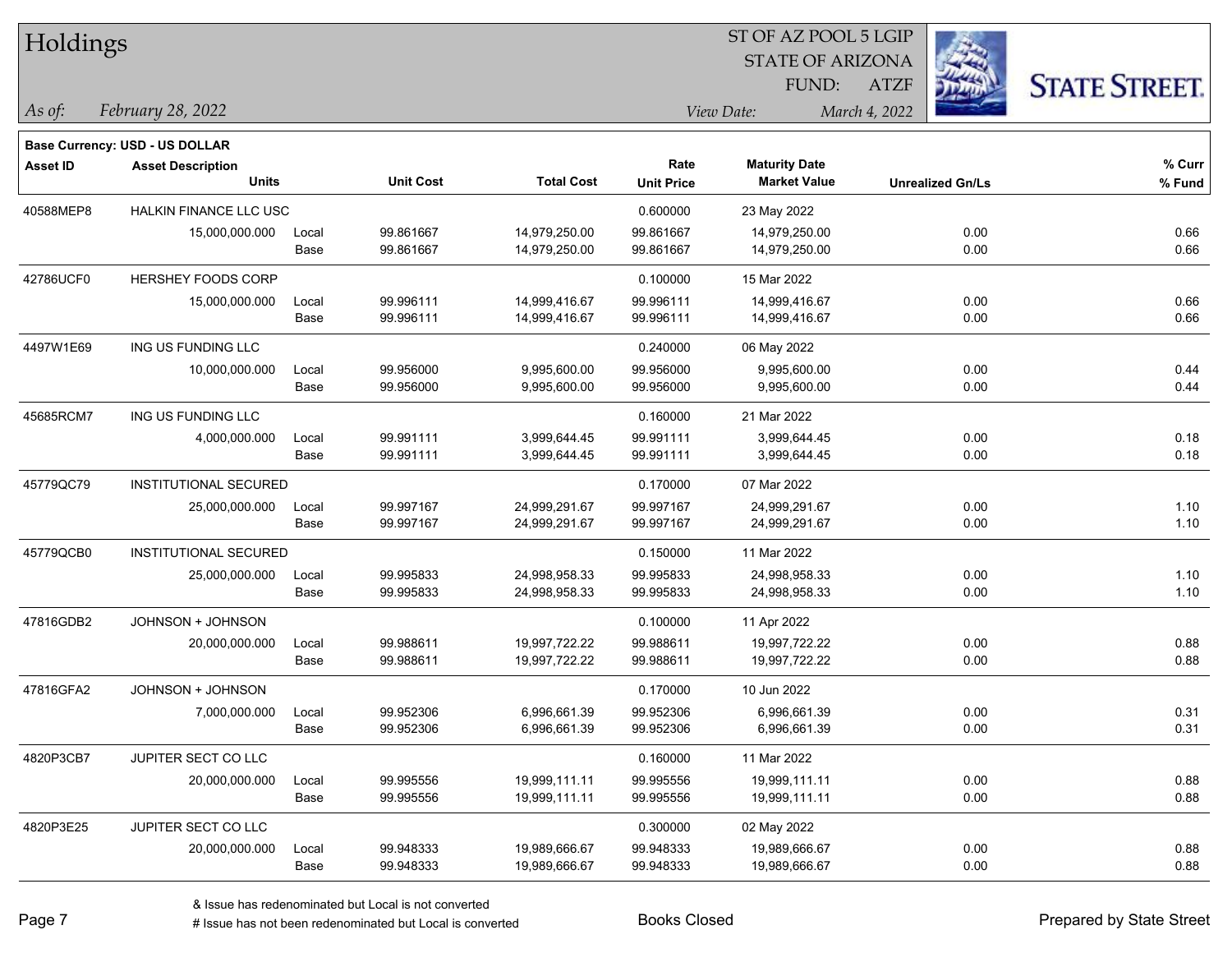| Holdings        |                                       |       |                  |                   |                   | 51 OF AZ POOL 5 LGIP    |                         |                      |
|-----------------|---------------------------------------|-------|------------------|-------------------|-------------------|-------------------------|-------------------------|----------------------|
|                 |                                       |       |                  |                   |                   | <b>STATE OF ARIZONA</b> |                         |                      |
|                 |                                       |       |                  |                   |                   | FUND:                   | <b>ATZF</b>             | <b>STATE STREET.</b> |
| As of:          | February 28, 2022                     |       |                  |                   |                   | View Date:              | March 4, 2022           |                      |
|                 | <b>Base Currency: USD - US DOLLAR</b> |       |                  |                   |                   |                         |                         |                      |
| <b>Asset ID</b> | <b>Asset Description</b>              |       |                  |                   | Rate              | <b>Maturity Date</b>    |                         | % Curr               |
|                 | <b>Units</b>                          |       | <b>Unit Cost</b> | <b>Total Cost</b> | <b>Unit Price</b> | <b>Market Value</b>     | <b>Unrealized Gn/Ls</b> | % Fund               |
| 53127UDJ6       | LIBERTY FUNDING LLC                   |       |                  |                   | 0.230000          | 18 Apr 2022             |                         |                      |
|                 | 15,000,000.000                        | Local | 99.969333        | 14,995,400.00     | 99.969333         | 14,995,400.00           | 0.00                    | 0.66                 |
|                 |                                       | Base  | 99.969333        | 14,995,400.00     | 99.969333         | 14,995,400.00           | 0.00                    | 0.66                 |
| 53127UDJ6       | <b>LIBERTY FUNDING LLC</b>            |       |                  |                   | 0.250000          | 18 Apr 2022             |                         |                      |
|                 | 9,500,000.000                         | Local | 99.966667        | 9,496,833.33      | 99.966667         | 9,496,833.33            | 0.00                    | 0.42                 |
|                 |                                       | Base  | 99.966667        | 9,496,833.33      | 99.966667         | 9,496,833.33            | 0.00                    | 0.42                 |
| 56274MDV1       | MANHATTAN ASSET FDG.                  |       |                  |                   | 0.310000          | 29 Apr 2022             |                         |                      |
|                 | 20,000,000.000                        | Local | 99.949194        | 19,989,838.89     | 99.949194         | 19,989,838.89           | 0.00                    | 0.88                 |
|                 |                                       | Base  | 99.949194        | 19,989,838.89     | 99.949194         | 19,989,838.89           | 0.00                    | 0.88                 |
| 56274ME57       | MANHATTAN ASSET FDG.                  |       |                  |                   | 0.280000          | 05 May 2022             |                         |                      |
|                 | 15,000,000.000                        | Local | 99.949444        | 14,992,416.67     | 99.949444         | 14,992,416.67           | 0.00                    | 0.66                 |
|                 |                                       | Base  | 99.949444        | 14,992,416.67     | 99.949444         | 14,992,416.67           | 0.00                    | 0.66                 |
| 57576KCQ0       | MASSACHUSETTS MUT LIFE INS CO         |       |                  |                   | 0.130000          | 24 Mar 2022             |                         |                      |
|                 | 10,000,000.000                        | Local | 99.991695        | 9,999,169.45      | 99.991695         | 9,999,169.45            | 0.00                    | 0.44                 |
|                 |                                       | Base  | 99.991695        | 9,999,169.45      | 99.991695         | 9,999,169.45            | 0.00                    | 0.44                 |
| 59157UD49       | METLIFE SHORT TERM FDG                |       |                  |                   | 0.160000          | 04 Apr 2022             |                         |                      |
|                 | 15,000,000.000                        | Local | 99.984889        | 14,997,733.33     | 99.984889         | 14,997,733.33           | 0.00                    | 0.66                 |
|                 |                                       | Base  | 99.984889        | 14,997,733.33     | 99.984889         | 14,997,733.33           | 0.00                    | 0.66                 |
| 59157UDB3       | METLIFE SHORT TERM FDG                |       |                  |                   | 0.120000          | 11 Apr 2022             |                         |                      |
|                 | 10,000,000.000                        | Local | 99.986333        | 9,998,633.33      | 99.986333         | 9,998,633.33            | 0.00                    | 0.44                 |
|                 |                                       | Base  | 99.986333        | 9,998,633.33      | 99.986333         | 9,998,633.33            | 0.00                    | 0.44                 |
| 59157UEG1       | METLIFE SHORT TERM FDG                |       |                  |                   | 0.155000          | 16 May 2022             |                         |                      |
|                 | 10,000,000.000                        | Local | 99.967278        | 9,996,727.78      | 99.967278         | 9,996,727.78            | 0.00                    | 0.44                 |
|                 |                                       | Base  | 99.967278        | 9,996,727.78      | 99.967278         | 9,996,727.78            | 0.00                    | 0.44                 |
| 62455BC11       | <b>MOUNTCLIFF</b>                     |       |                  |                   | 0.200000          | 01 Mar 2022             |                         |                      |
|                 | 20,000,000.000                        | Local | 100.000000       | 20,000,000.00     | 100.000000        | 20,000,000.00           | 0.00                    | 0.88                 |
|                 |                                       | Base  | 100.000000       | 20,000,000.00     | 100.000000        | 20,000,000.00           | 0.00                    | 0.88                 |
| 62455BC94       | <b>MOUNTCLIFF</b>                     |       |                  |                   | 0.250000          | 09 Mar 2022             |                         |                      |
|                 | 15,000,000.000                        | Local | 99.994444        | 14,999,166.67     | 99.994444         | 14,999,166.67           | 0.00                    | 0.66                 |
|                 |                                       | Base  | 99.994444        | 14,999,166.67     | 99.994444         | 14,999,166.67           | 0.00                    | 0.66                 |

 $\overline{\text{S}}$  of  $\overline{\text{S}}$   $\overline{\text{S}}$   $\overline{\text{S}}$   $\overline{\text{S}}$   $\overline{\text{S}}$   $\overline{\text{S}}$   $\overline{\text{S}}$   $\overline{\text{S}}$   $\overline{\text{S}}$   $\overline{\text{S}}$   $\overline{\text{S}}$   $\overline{\text{S}}$   $\overline{\text{S}}$   $\overline{\text{S}}$   $\overline{\text{S}}$   $\overline{\text{S}}$   $\overline{\text{S}}$   $\overline{\text{S}}$   $\overline{\text{S}}$ 

# Issue has not been redenominated but Local is converted Books Closed Prepared by State Street

٦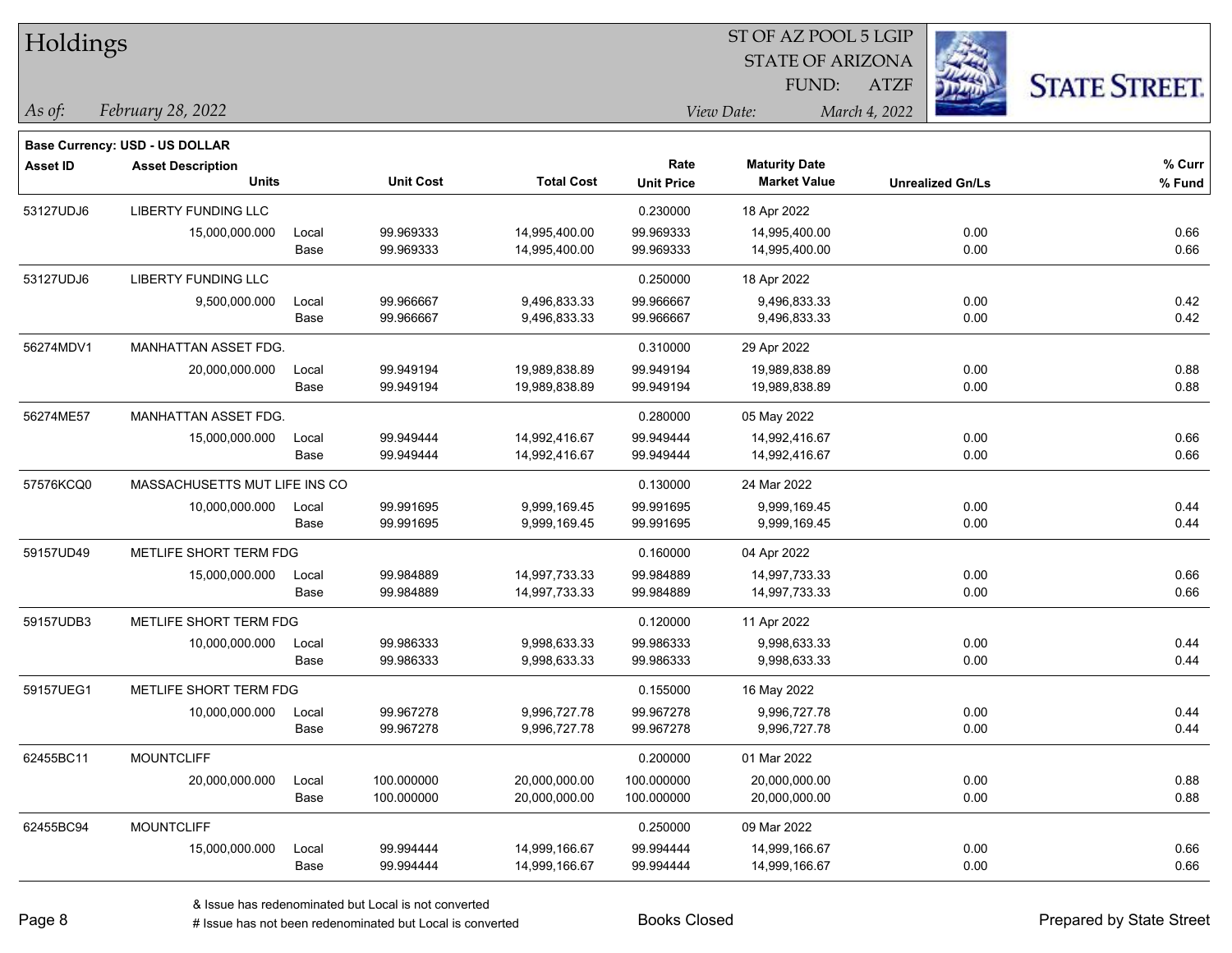| Holdings        |                                          |               |                        |                                |                           | ST OF AZ POOL 5 LGIP<br><b>STATE OF ARIZONA</b> |                         |                      |
|-----------------|------------------------------------------|---------------|------------------------|--------------------------------|---------------------------|-------------------------------------------------|-------------------------|----------------------|
|                 |                                          |               |                        |                                |                           | FUND:                                           | <b>ATZF</b>             | <b>STATE STREET.</b> |
| As of:          | February 28, 2022                        |               |                        |                                |                           | View Date:                                      | March 4, 2022           |                      |
|                 | <b>Base Currency: USD - US DOLLAR</b>    |               |                        |                                |                           |                                                 |                         |                      |
| <b>Asset ID</b> | <b>Asset Description</b><br><b>Units</b> |               | <b>Unit Cost</b>       | <b>Total Cost</b>              | Rate<br><b>Unit Price</b> | <b>Maturity Date</b><br><b>Market Value</b>     | <b>Unrealized Gn/Ls</b> | % Curr<br>% Fund     |
|                 |                                          |               |                        |                                |                           |                                                 |                         |                      |
| 62455BEQ4       | <b>MOUNTCLIFF</b>                        |               |                        |                                | 0.420000                  | 24 May 2022                                     |                         |                      |
|                 | 15,000,000.000                           | Local<br>Base | 99.902000<br>99.902000 | 14,985,300.00<br>14,985,300.00 | 99.902000<br>99.902000    | 14,985,300.00<br>14,985,300.00                  | 0.00<br>0.00            | 0.66<br>0.66         |
|                 |                                          |               |                        |                                |                           |                                                 |                         |                      |
| 63307MCU1       | NATIONAL BK OF CANAD                     |               |                        |                                | 0.210000                  | 28 Mar 2022                                     |                         |                      |
|                 | 25,000,000.000                           | Local         | 99.984250              | 24,996,062.50                  | 99.984250                 | 24,996,062.50                                   | 0.00                    | 1.10                 |
|                 |                                          | Base          | 99.984250              | 24,996,062.50                  | 99.984250                 | 24,996,062.50                                   | 0.00                    | 1.10                 |
| 63307MDJ5       | NATIONAL BK OF CANAD                     |               |                        |                                | 0.160000                  | 18 Apr 2022                                     |                         |                      |
|                 | 25,000,000.000                           | Local         | 99.978667              | 24,994,666.66                  | 99.978667                 | 24,994,666.66                                   | 0.00                    | 1.10                 |
|                 |                                          | Base          | 99.978667              | 24,994,666.66                  | 99.978667                 | 24,994,666.66                                   | 0.00                    | 1.10                 |
| 63763QC21       | NATIONAL SECS CLEARING                   |               |                        |                                | 0.110000                  | 02 Mar 2022                                     |                         |                      |
|                 | 25,000,000.000                           | Local         | 99.999694              | 24,999,923.61                  | 99.999694                 | 24,999,923.61                                   | 0.00                    | 1.10                 |
|                 |                                          | Base          | 99.999694              | 24,999,923.61                  | 99.999694                 | 24,999,923.61                                   | 0.00                    | 1.10                 |
| 64951XC34       | NEW YORK LFE CAP COR                     |               |                        |                                | 0.090000                  | 03 Mar 2022                                     |                         |                      |
|                 | 15,000,000.000                           | Local         | 99.999500              | 14,999,925.00                  | 99.999500                 | 14,999,925.00                                   | 0.00                    | 0.66                 |
|                 |                                          | Base          | 99.999500              | 14,999,925.00                  | 99.999500                 | 14,999,925.00                                   | 0.00                    | 0.66                 |
| 64951XCU4       | NEW YORK LFE CAP COR                     |               |                        |                                | 0.080000                  | 28 Mar 2022                                     |                         |                      |
|                 | 9,513,000.000                            | Local         | 99.994000              | 9,512,429.22                   | 99.994000                 | 9,512,429.22                                    | 0.00                    | 0.42                 |
|                 |                                          | Base          | 99.994000              | 9,512,429.22                   | 99.994000                 | 9,512,429.22                                    | 0.00                    | 0.42                 |
| 64951XD58       | NEW YORK LFE CAP COR                     |               |                        |                                | 0.110000                  | 05 Apr 2022                                     |                         |                      |
|                 | 10,000,000.000                           | Local         | 99.989306              | 9,998,930.56                   | 99.989306                 | 9,998,930.56                                    | 0.00                    | 0.44                 |
|                 |                                          | Base          | 99.989306              | 9,998,930.56                   | 99.989306                 | 9,998,930.56                                    | 0.00                    | 0.44                 |
| 64951XE99       | NEW YORK LFE CAP COR                     |               |                        |                                | 0.210000                  | 09 May 2022                                     |                         |                      |
|                 | 20,000,000.000                           | Local         | 99.959750              | 19,991,950.00                  | 99.959750                 | 19,991,950.00                                   | 0.00                    | 0.88                 |
|                 |                                          | Base          | 99.959750              | 19,991,950.00                  | 99.959750                 | 19,991,950.00                                   | 0.00                    | 0.88                 |
| 6698M5CE7       | NOVARTIS FNC CRP                         |               |                        |                                | 0.070000                  | 14 Mar 2022                                     |                         |                      |
|                 | 10,000,000.000                           | Local         | 99.997472              | 9,999,747.22                   | 99.997472                 | 9,999,747.22                                    | 0.00                    | 0.44                 |
|                 |                                          | Base          | 99.997472              | 9,999,747.22                   | 99.997472                 | 9,999,747.22                                    | 0.00                    | 0.44                 |
| 67983UCF8       | OLD LINE FUNDING LLC                     |               |                        |                                | 0.150000                  | 15 Mar 2022                                     |                         |                      |
|                 | 20,000,000.000                           | Local         | 99.994167              | 19,998,833.33                  | 99.994167                 | 19,998,833.33                                   | 0.00                    | 0.88                 |
|                 |                                          | Base          | 99.994167              | 19,998,833.33                  | 99.994167                 | 19,998,833.33                                   | 0.00                    | 0.88                 |
|                 |                                          |               |                        |                                |                           |                                                 |                         |                      |

٦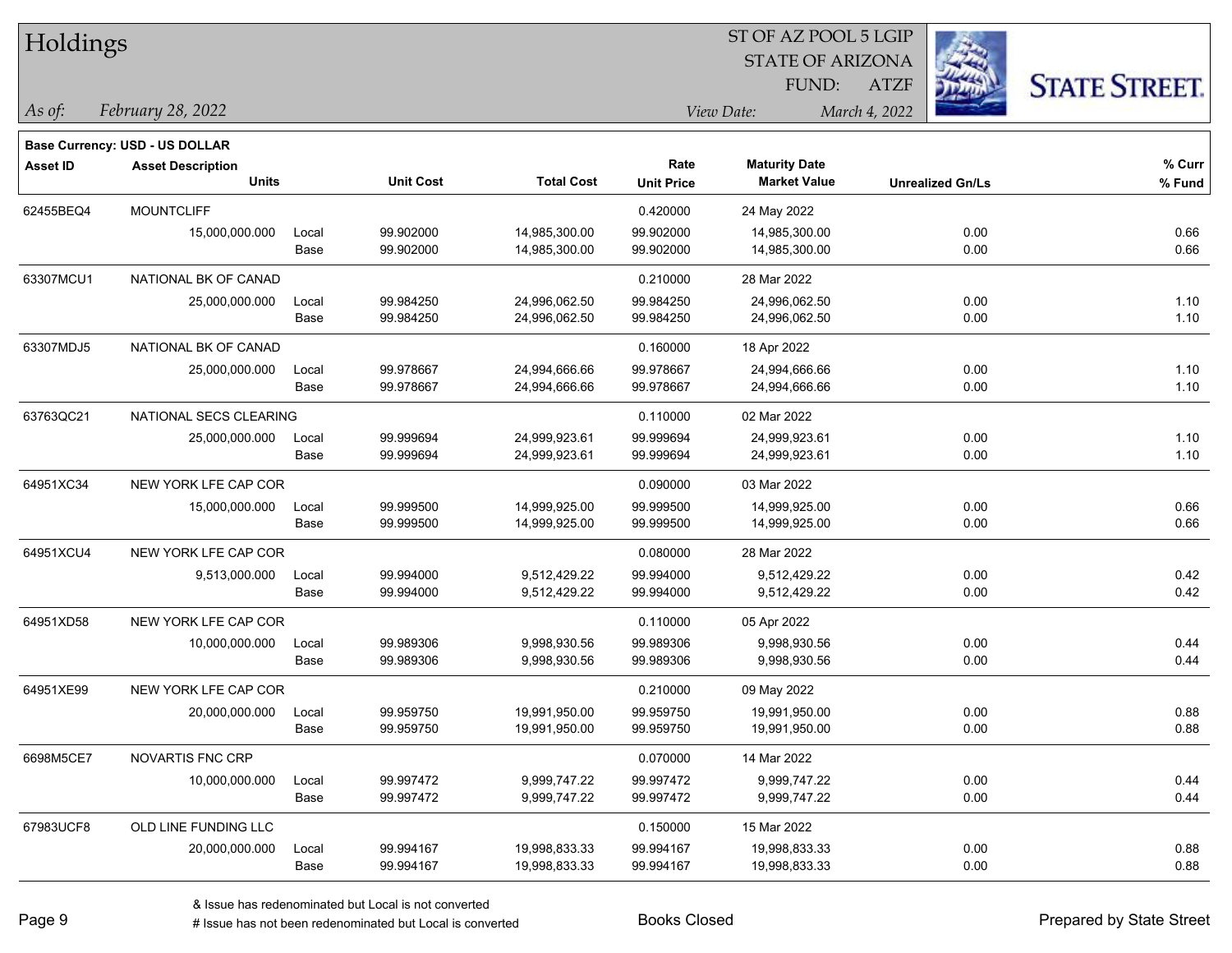|                      |                                                                               |                                                                                                               |                        |                               |                        |                                                                       | <b>STATE STREET</b>                                                                             |
|----------------------|-------------------------------------------------------------------------------|---------------------------------------------------------------------------------------------------------------|------------------------|-------------------------------|------------------------|-----------------------------------------------------------------------|-------------------------------------------------------------------------------------------------|
| February 28, 2022    |                                                                               |                                                                                                               |                        |                               |                        |                                                                       |                                                                                                 |
|                      |                                                                               |                                                                                                               |                        |                               |                        |                                                                       |                                                                                                 |
|                      |                                                                               |                                                                                                               |                        | Rate                          | <b>Maturity Date</b>   |                                                                       | % Curr                                                                                          |
| <b>Units</b>         |                                                                               | <b>Unit Cost</b>                                                                                              | <b>Total Cost</b>      | <b>Unit Price</b>             | <b>Market Value</b>    | <b>Unrealized Gn/Ls</b>                                               | % Fund                                                                                          |
| OLD LINE FUNDING LLC |                                                                               |                                                                                                               |                        | 0.220000                      | 30 Mar 2022            |                                                                       |                                                                                                 |
| 20,000,000.000       | Local                                                                         | 99.982278                                                                                                     | 19,996,455.56          | 99.982278                     | 19,996,455.56          | 0.00                                                                  | 0.88                                                                                            |
|                      | Base                                                                          | 99.982278                                                                                                     | 19,996,455.56          | 99.982278                     | 19,996,455.56          | 0.00                                                                  | 0.88                                                                                            |
| OLD LINE FUNDING LLC |                                                                               |                                                                                                               |                        | 0.500000                      | 24 May 2022            |                                                                       |                                                                                                 |
| 13,500,000.000       | Local                                                                         | 99.883333                                                                                                     | 13,484,250.00          | 99.883333                     | 13,484,250.00          | 0.00                                                                  | 0.59                                                                                            |
|                      | Base                                                                          |                                                                                                               |                        |                               |                        |                                                                       | 0.59                                                                                            |
|                      |                                                                               |                                                                                                               |                        | 0.070000                      | 01 Mar 2022            |                                                                       |                                                                                                 |
| 25,000,000.000       | Local                                                                         | 100.000000                                                                                                    | 25,000,000.00          | 100.000000                    | 25,000,000.00          | 0.00                                                                  | 1.10                                                                                            |
|                      | Base                                                                          | 100.000000                                                                                                    | 25,000,000.00          | 100.000000                    | 25,000,000.00          | 0.00                                                                  | 1.10                                                                                            |
|                      |                                                                               |                                                                                                               |                        | 0.180000                      | 26 Apr 2022            |                                                                       |                                                                                                 |
| 10,000,000.000       | Local                                                                         | 99.972000                                                                                                     | 9,997,200.00           | 99.972000                     | 9,997,200.00           | 0.00                                                                  | 0.44                                                                                            |
|                      |                                                                               |                                                                                                               |                        |                               |                        |                                                                       | 0.44                                                                                            |
|                      |                                                                               |                                                                                                               |                        | 0.210000                      | 04 May 2022            |                                                                       |                                                                                                 |
| 15,000,000.000       | Local                                                                         | 99.962667                                                                                                     | 14,994,400.00          | 99.962667                     | 14,994,400.00          | 0.00                                                                  | 0.66                                                                                            |
|                      | Base                                                                          | 99.962667                                                                                                     | 14,994,400.00          | 99.962667                     | 14,994,400.00          | 0.00                                                                  | 0.66                                                                                            |
| ROYAL BK OF CANADA   |                                                                               |                                                                                                               |                        | 0.150000                      | 28 Mar 2022            |                                                                       |                                                                                                 |
| 20,000,000.000       | Local                                                                         | 99.988750                                                                                                     | 19,997,750.00          | 99.988750                     | 19,997,750.00          | 0.00                                                                  | 0.88                                                                                            |
|                      | Base                                                                          | 99.988750                                                                                                     | 19,997,750.00          | 99.988750                     | 19,997,750.00          | 0.00                                                                  | 0.88                                                                                            |
| ROYAL BK OF CANADA   |                                                                               |                                                                                                               |                        | 0.300000                      | 01 Dec 2022            |                                                                       |                                                                                                 |
| 10,000,000.000       | Local                                                                         | 100.000000                                                                                                    | 10,000,000.00          | 100.000000                    | 10,000,000.00          | 0.00                                                                  | 0.44                                                                                            |
|                      | Base                                                                          | 100.000000                                                                                                    | 10,000,000.00          | 100.000000                    | 10,000,000.00          | 0.00                                                                  | 0.44                                                                                            |
| ROYAL BK CDA         |                                                                               |                                                                                                               |                        | 0.230000                      | 22 Aug 2022            |                                                                       |                                                                                                 |
| 20,000,000.000       | Local                                                                         | 100.000000                                                                                                    | 20,000,000.00          | 100.000000                    | 20,000,000.00          | 0.00                                                                  | 0.88                                                                                            |
|                      | Base                                                                          | 100.000000                                                                                                    | 20,000,000.00          | 100.000000                    |                        | 0.00                                                                  | 0.88                                                                                            |
| SANOFI               |                                                                               |                                                                                                               |                        | 0.120000                      | 31 Mar 2022            |                                                                       |                                                                                                 |
| 25,000,000.000       | Local                                                                         | 99.990000                                                                                                     | 24,997,500.00          | 99.990000                     | 24,997,500.00          | 0.00                                                                  | 1.10                                                                                            |
|                      | Base                                                                          | 99.990000                                                                                                     | 24,997,500.00          | 99.990000                     | 24,997,500.00          | 0.00                                                                  | 1.10                                                                                            |
|                      |                                                                               |                                                                                                               |                        | 0.150000                      | 12 Apr 2022            |                                                                       |                                                                                                 |
| 4,650,000.000        | Local                                                                         | 99.982500                                                                                                     | 4,649,186.25           | 99.982500                     | 4,649,186.25           | 0.00                                                                  | 0.20                                                                                            |
|                      | Base                                                                          | 99.982500                                                                                                     | 4,649,186.25           | 99.982500                     | 4,649,186.25           | 0.00                                                                  | 0.20                                                                                            |
|                      | Holdings<br><b>Base Currency: USD - US DOLLAR</b><br><b>Asset Description</b> | PROCTOR GAMBLE AND CO<br>PROCTOR GAMBLE AND CO<br>Base<br>PROCTOR GAMBLE AND CO<br><b>SCHWAB CHARLES CORP</b> | 99.883333<br>99.972000 | 13,484,250.00<br>9,997,200.00 | 99.883333<br>99.972000 | FUND:<br>View Date:<br>13,484,250.00<br>9,997,200.00<br>20,000,000.00 | 51 OF AZ POOL 5 LGIP<br><b>STATE OF ARIZONA</b><br><b>ATZF</b><br>March 4, 2022<br>0.00<br>0.00 |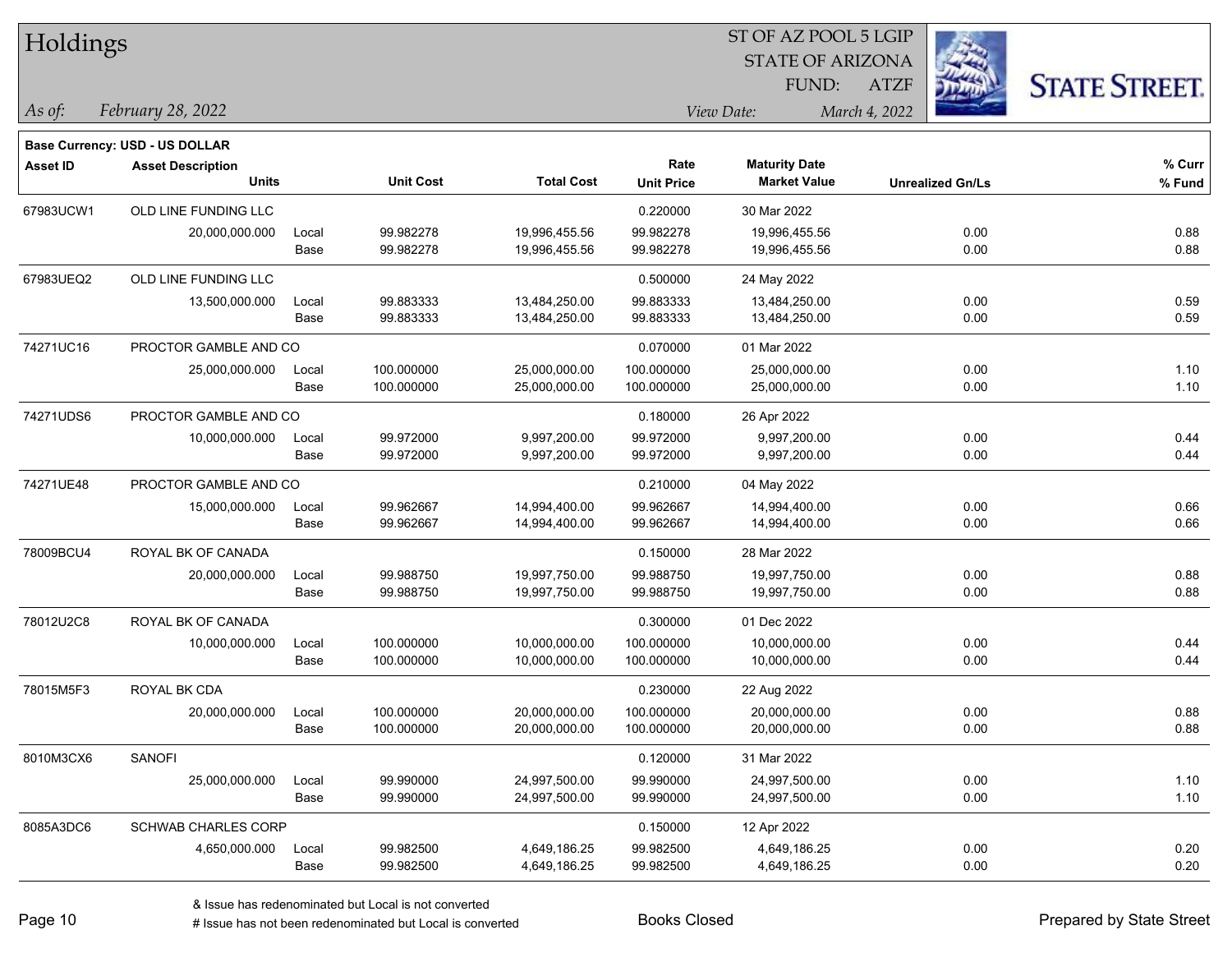| Holdings        |                                |       |                  |                   | ST OF AZ POOL 5 LGIP |                         |                         |                      |  |  |
|-----------------|--------------------------------|-------|------------------|-------------------|----------------------|-------------------------|-------------------------|----------------------|--|--|
|                 |                                |       |                  |                   |                      | <b>STATE OF ARIZONA</b> |                         |                      |  |  |
|                 |                                |       |                  |                   |                      | FUND:                   | <b>ATZF</b>             | <b>STATE STREET.</b> |  |  |
| As of:          | February 28, 2022              |       |                  |                   |                      | View Date:              | March 4, 2022           |                      |  |  |
|                 | Base Currency: USD - US DOLLAR |       |                  |                   |                      |                         |                         |                      |  |  |
| <b>Asset ID</b> | <b>Asset Description</b>       |       |                  |                   | Rate                 | <b>Maturity Date</b>    |                         | % Curr               |  |  |
|                 | <b>Units</b>                   |       | <b>Unit Cost</b> | <b>Total Cost</b> | <b>Unit Price</b>    | <b>Market Value</b>     | <b>Unrealized Gn/Ls</b> | % Fund               |  |  |
| 82124MDF4       | SHEFFIELD RECEIVABLE           |       |                  |                   | 0.340000             | 15 Apr 2022             |                         |                      |  |  |
|                 | 25,000,000.000                 | Local | 99.957500        | 24,989,375.00     | 99.957500            | 24,989,375.00           | 0.00                    | 1.10                 |  |  |
|                 |                                | Base  | 99.957500        | 24,989,375.00     | 99.957500            | 24,989,375.00           | 0.00                    | 1.10                 |  |  |
| 86563HE55       | SUMITOMO MITSUI TRUST NY       |       |                  |                   | 0.240000             | 05 May 2022             |                         |                      |  |  |
|                 | 15,000,000.000                 | Local | 99.956667        | 14,993,500.00     | 99.956667            | 14,993,500.00           | 0.00                    | 0.66                 |  |  |
|                 |                                | Base  | 99.956667        | 14,993,500.00     | 99.956667            | 14,993,500.00           | 0.00                    | 0.66                 |  |  |
| 86564G6V8       | SUMITOMO MITSUI TRUST NY       |       |                  |                   | 0.230000             | 31 Mar 2022             |                         |                      |  |  |
|                 | 25,000,000.000                 | Local | 100.000000       | 25,000,000.00     | 100.000000           | 25,000,000.00           | 0.00                    | 1.10                 |  |  |
|                 |                                | Base  | 100.000000       | 25,000,000.00     | 100.000000           | 25,000,000.00           | 0.00                    | 1.10                 |  |  |
| 88602UD64       | THUNDER BAY FNDNG LLC          |       |                  |                   | 0.150000             | 06 Apr 2022             |                         |                      |  |  |
|                 | 15,000,000.000                 | Local | 99.985000        | 14,997,750.00     | 99.985000            | 14,997,750.00           | 0.00                    | 0.66                 |  |  |
|                 |                                | Base  | 99.985000        | 14,997,750.00     | 99.985000            | 14,997,750.00           | 0.00                    | 0.66                 |  |  |
| 88602UE30       | THUNDER BAY FNDNG LLC          |       |                  |                   | 0.200000             | 03 May 2022             |                         |                      |  |  |
|                 | 10,000,000.000                 | Local | 99.965000        | 9,996,500.00      | 99.965000            | 9,996,500.00            | 0.00                    | 0.44                 |  |  |
|                 |                                | Base  | 99.965000        | 9,996,500.00      | 99.965000            | 9,996,500.00            | 0.00                    | 0.44                 |  |  |
| 89119BD45       | <b>TORONTO DOMINION BANK</b>   |       |                  |                   | 0.220000             | 04 Apr 2022             |                         |                      |  |  |
|                 | 10,000,000.000                 | Local | 99.979222        | 9,997,922.22      | 99.979222            | 9,997,922.22            | 0.00                    | 0.44                 |  |  |
|                 |                                | Base  | 99.979222        | 9,997,922.22      | 99.979222            | 9,997,922.22            | 0.00                    | 0.44                 |  |  |
| 89119BE28       | TORONTO DOMINION BANK          |       |                  |                   | 0.170000             | 02 May 2022             |                         |                      |  |  |
|                 | 10,000,000.000                 | Local | 99.970722        | 9,997,072.22      | 99.970722            | 9,997,072.22            | 0.00                    | 0.44                 |  |  |
|                 |                                | Base  | 99.970722        | 9,997,072.22      | 99.970722            | 9,997,072.22            | 0.00                    | 0.44                 |  |  |
| 89119BFV3       | <b>TORONTO DOMINION BANK</b>   |       |                  |                   | 0.205000             | 29 Jun 2022             |                         |                      |  |  |
|                 | 7,500,000.000                  | Local | 99.931667        | 7,494,875.00      | 99.931667            | 7,494,875.00            | 0.00                    | 0.33                 |  |  |
|                 |                                | Base  | 99.931667        | 7,494,875.00      | 99.931667            | 7,494,875.00            | 0.00                    | 0.33                 |  |  |
| 89233HCR3       | <b>TOYOTA MOTOR CREDIT</b>     |       |                  |                   | 0.170000             | 25 Mar 2022             |                         |                      |  |  |
|                 | 25,000,000.000                 | Local | 99.988667        | 24,997,166.66     | 99.988667            | 24,997,166.66           | 0.00                    | 1.10                 |  |  |
|                 |                                | Base  | 99.988667        | 24,997,166.66     | 99.988667            | 24,997,166.66           | 0.00                    | 1.10                 |  |  |
| 89233HF25       | TOYOTA MOTOR CREDIT            |       |                  |                   | 0.290000             | 02 Jun 2022             |                         |                      |  |  |
|                 | 25,000,000.000                 | Local | 99.925083        | 24,981,270.84     | 99.925083            | 24,981,270.84           | 0.00                    | 1.10                 |  |  |
|                 |                                | Base  | 99.925083        | 24,981,270.84     | 99.925083            | 24,981,270.84           | 0.00                    | 1.10                 |  |  |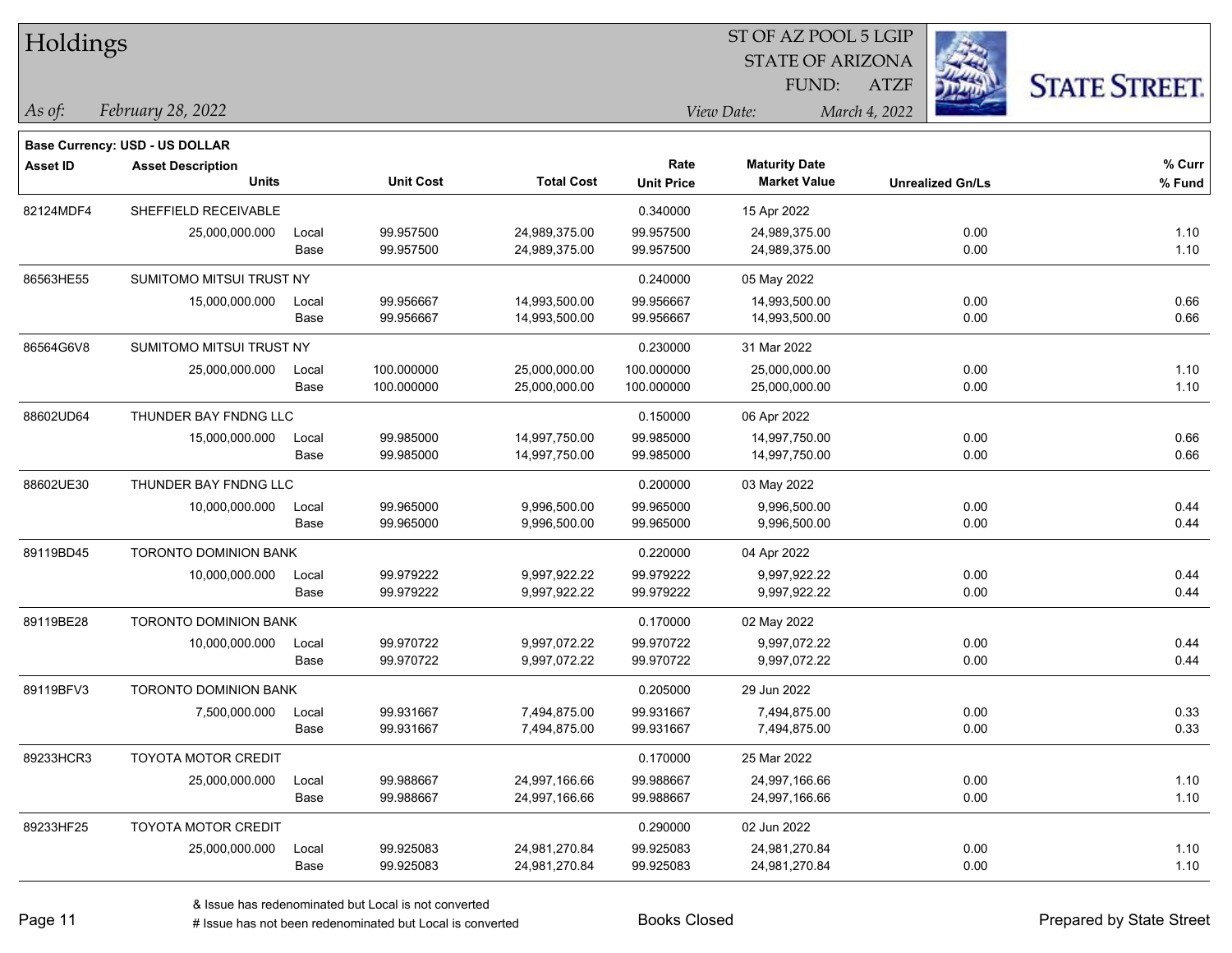| Holdings        |                                                            |       |                  |                   |                   | ST OF AZ POOL 5 LGIP    |                         |                      |
|-----------------|------------------------------------------------------------|-------|------------------|-------------------|-------------------|-------------------------|-------------------------|----------------------|
|                 |                                                            |       |                  |                   |                   | <b>STATE OF ARIZONA</b> |                         |                      |
|                 |                                                            |       |                  |                   |                   | FUND:                   | <b>ATZF</b>             | <b>STATE STREET.</b> |
| $\vert$ As of:  | February 28, 2022                                          |       |                  |                   |                   | View Date:              | March 4, 2022           |                      |
|                 |                                                            |       |                  |                   |                   |                         |                         |                      |
| <b>Asset ID</b> | Base Currency: USD - US DOLLAR<br><b>Asset Description</b> |       |                  |                   | Rate              | <b>Maturity Date</b>    |                         | % Curr               |
|                 | <b>Units</b>                                               |       | <b>Unit Cost</b> | <b>Total Cost</b> | <b>Unit Price</b> | <b>Market Value</b>     | <b>Unrealized Gn/Ls</b> | % Fund               |
| 90328BCH2       | <b>USAA CAPITAL CORP</b>                                   |       |                  |                   | 0.100000          | 17 Mar 2022             |                         |                      |
|                 | 15,000,000.000                                             | Local | 99.995556        | 14,999,333.33     | 99.995556         | 14,999,333.33           | 0.00                    | 0.66                 |
|                 |                                                            | Base  | 99.995556        | 14,999,333.33     | 99.995556         | 14,999,333.33           | 0.00                    | 0.66                 |
| 90328BER8       | USAA CAPITAL CORP                                          |       |                  |                   | 0.440000          | 25 May 2022             |                         |                      |
|                 | 14,335,000.000                                             | Local | 99.896111        | 14,320,107.53     | 99.896111         | 14,320,107.53           | 0.00                    | 0.63                 |
|                 |                                                            | Base  | 99.896111        | 14,320,107.53     | 99.896111         | 14,320,107.53           | 0.00                    | 0.63                 |
| 91058UCX9       | UNITED HEALTHCARE CO                                       |       |                  |                   | 0.350000          | 31 Mar 2022             |                         |                      |
|                 | 35,000,000.000                                             | Local | 99.970833        | 34,989,791.66     | 99.970833         | 34,989,791.66           | 0.00                    | 1.54                 |
|                 |                                                            | Base  | 99.970833        | 34,989,791.66     | 99.970833         | 34,989,791.66           | 0.00                    | 1.54                 |
| 92646LC16       | <b>VICTORY RECEIVABLES</b>                                 |       |                  |                   | 0.190000          | 01 Mar 2022             |                         |                      |
|                 | 20,000,000.000                                             | Local | 100.000000       | 20,000,000.00     | 100.000000        | 20,000,000.00           | 0.00                    | 0.88                 |
|                 |                                                            | Base  | 100.000000       | 20,000,000.00     | 100.000000        | 20,000,000.00           | 0.00                    | 0.88                 |
| 92646LD49       | <b>VICTORY RECEIVABLES</b>                                 |       |                  |                   | 0.200000          | 04 Apr 2022             |                         |                      |
|                 | 10,000,000.000                                             | Local | 99.981111        | 9,998,111.11      | 99.981111         | 9,998,111.11            | 0.00                    | 0.44                 |
|                 |                                                            | Base  | 99.981111        | 9,998,111.11      | 99.981111         | 9,998,111.11            | 0.00                    | 0.44                 |
| 92646LDK3       | <b>VICTORY RECEIVABLES</b>                                 |       |                  |                   | 0.220000          | 19 Apr 2022             |                         |                      |
|                 | 20,000,000.000                                             | Local | 99.970056        | 19,994,011.11     | 99.970056         | 19,994,011.11           | 0.00                    | 0.88                 |
|                 |                                                            | Base  | 99.970056        | 19,994,011.11     | 99.970056         | 19,994,011.11           | 0.00                    | 0.88                 |
| 92646LEX4       | VICTORY RECEIVABLES                                        |       |                  |                   | 0.550000          | 31 May 2022             |                         |                      |
|                 | 20,000,000.000                                             | Local | 99.860972        | 19,972,194.44     | 99.860972         | 19,972,194.44           | 0.00                    | 0.88                 |
|                 |                                                            | Base  | 99.860972        | 19,972,194.44     | 99.860972         | 19,972,194.44           | 0.00                    | 0.88                 |
| 927WWR006       | TD SECURITIES TD SECURITIES                                |       |                  |                   | 0.030000          | 01 Mar 2022             |                         |                      |
|                 | 150,000,000.000                                            | Local | 100.000000       | 150,000,000.00    | 100.000000        | 150,000,000.00          | 0.00                    | 6.59                 |
|                 |                                                            | Base  | 100.000000       | 150,000,000.00    | 100.000000        | 150,000,000.00          | 0.00                    | 6.59                 |
| 9612C1EK9       | <b>WESTPAC BANKING CORP.</b>                               |       |                  |                   | 0.190000          | 19 May 2022             |                         |                      |
|                 | 15,000,000.000                                             | Local | 99.958306        | 14,993,745.83     | 99.958306         | 14,993,745.83           | 0.00                    | 0.66                 |
|                 |                                                            | Base  | 99.958306        | 14,993,745.83     | 99.958306         | 14,993,745.83           | 0.00                    | 0.66                 |
| 9612C1L13       | WESTPAC BANKING CORP.                                      |       |                  |                   | 0.340000          | 01 Nov 2022             |                         |                      |
|                 | 10,000,000.000                                             | Local | 99.768611        | 9,976,861.11      | 99.768611         | 9,976,861.11            | 0.00                    | 0.44                 |
|                 |                                                            | Base  | 99.768611        | 9,976,861.11      | 99.768611         | 9,976,861.11            | 0.00                    | 0.44                 |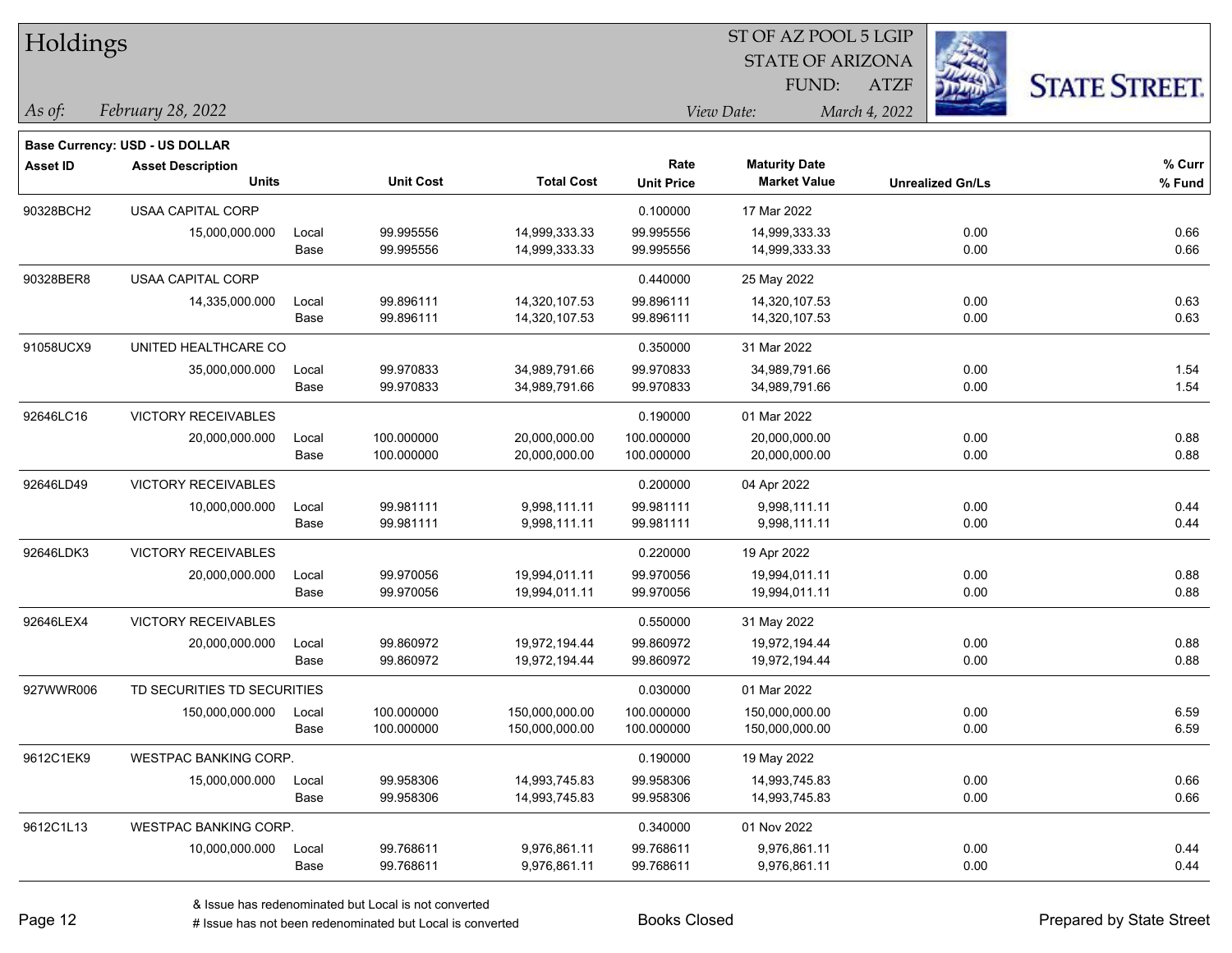| Holdings               |                                         |       |                  |                   |                   | ST OF AZ POOL 5 LGIP    |                         |                      |
|------------------------|-----------------------------------------|-------|------------------|-------------------|-------------------|-------------------------|-------------------------|----------------------|
|                        |                                         |       |                  |                   |                   | <b>STATE OF ARIZONA</b> |                         |                      |
|                        |                                         |       |                  |                   |                   | FUND:                   | <b>ATZF</b>             | <b>STATE STREET.</b> |
| As of:                 | February 28, 2022                       |       |                  |                   |                   | View Date:              | March 4, 2022           |                      |
|                        | <b>Base Currency: USD - US DOLLAR</b>   |       |                  |                   |                   |                         |                         |                      |
| <b>Asset ID</b>        | <b>Asset Description</b>                |       |                  |                   | Rate              | <b>Maturity Date</b>    |                         | % Curr               |
|                        | <b>Units</b>                            |       | <b>Unit Cost</b> | <b>Total Cost</b> | <b>Unit Price</b> | <b>Market Value</b>     | <b>Unrealized Gn/Ls</b> | % Fund               |
| 96130AKF4              | <b>WESTPAC BKING CORP N</b>             |       |                  |                   | 0.180000          | 15 Jul 2022             |                         |                      |
|                        | 15,000,000.000                          | Local | 100.000000       | 15,000,000.00     | 100.000000        | 15,000,000.00           | 0.00                    | 0.66                 |
|                        |                                         | Base  | 100.000000       | 15,000,000.00     | 100.000000        | 15,000,000.00           | 0.00                    | 0.66                 |
| 979QRC005              | <b>BANK OF AMERICA REPO</b>             |       |                  |                   | 0.050000          | 01 Mar 2022             |                         |                      |
|                        | 77,382,058.810                          | Local | 100.000000       | 77,382,058.81     | 100.000000        | 77,382,058.81           | 0.00                    | 3.40                 |
|                        |                                         | Base  | 100.000000       | 77,382,058.81     | 100.000000        | 77,382,058.81           | 0.00                    | 3.40                 |
| <b>US DOLLAR Total</b> |                                         |       |                  |                   |                   |                         |                         |                      |
|                        | 2,054,380,058.810                       | Local |                  | 2,053,816,681.68  |                   | 2,053,816,681.68        | 0.00                    | 90.29                |
|                        |                                         | Base  |                  | 2,053,816,681.68  |                   | 2,053,816,681.68        | 0.00                    | 90.29                |
|                        | <b>CASH EQUIVALENT Total</b>            |       |                  |                   |                   |                         |                         |                      |
|                        | 2,054,380,058.810                       | Base  |                  | 2,053,816,681.68  |                   | 2,053,816,681.68        | 0.00                    | 90.29                |
| <b>FIXED INCOME</b>    |                                         |       |                  |                   |                   |                         |                         |                      |
| <b>US DOLLAR</b>       |                                         |       |                  |                   |                   |                         | Exchange Rate:          | 1.000000             |
| 05601XAA7              | BMW VEHICLE LEASE TRUST BMWLT 2022 1 A1 |       |                  |                   | 0.236540          | 25 Jan 2023             |                         |                      |
|                        | 8,588,735.180                           | Local | 100.000000       | 8,588,735.18      | 99.925240         | 8,582,314.24            | $-6,420.94$             | 0.38                 |
| Original Face:         | 15,000,000.000                          | Base  | 100.000000       | 8,588,735.18      | 99.925240         | 8,582,314.24            | $-6,420.94$             | 0.38                 |
| 912796F38              | TREASURY BILL 03/22 0.00000             |       |                  |                   | 0.010000          | 24 Mar 2022             |                         |                      |
|                        | 20,000,000.000                          | Local | 99.995688        | 19,999,137.50     | 99.996071         | 19,999,214.20           | 76.70                   | 0.88                 |
|                        |                                         | Base  | 99.995688        | 19,999,137.50     | 99.996071         | 19,999,214.20           | 76.70                   | 0.88                 |
| 912796G45              | TREASURY BILL 04/22 0.00000             |       |                  |                   |                   | 21 Apr 2022             |                         |                      |
|                        | 10,000,000.000                          | Local | 99.981017        | 9,998,101.68      | 99.974122         | 9,997,412.20            | $-689.48$               | 0.44                 |
|                        |                                         | Base  | 99.981017        | 9,998,101.68      | 99.974122         | 9,997,412.20            | $-689.48$               | 0.44                 |
| 912796H44              | TREASURY BILL 05/22 0.00000             |       |                  |                   |                   | 19 May 2022             |                         |                      |
|                        | 10,000,000.000                          | Local | 99.906955        | 9,990,695.54      | 99.933801         | 9,993,380.10            | 2,684.56                | 0.44                 |
|                        |                                         | Base  | 99.906955        | 9,990,695.54      | 99.933801         | 9,993,380.10            | 2,684.56                | 0.44                 |
| 912796M89              | TREASURY BILL 10/22 0.00000             |       |                  |                   | 0.010000          | 06 Oct 2022             |                         |                      |
|                        | 10,000,000.000                          | Local | 99.949509        | 9,994,950.85      | 99.574167         | 9,957,416.70            | $-37,534.15$            | 0.44                 |
|                        |                                         | Base  | 99.949509        | 9,994,950.85      | 99.574167         | 9,957,416.70            | $-37,534.15$            | 0.44                 |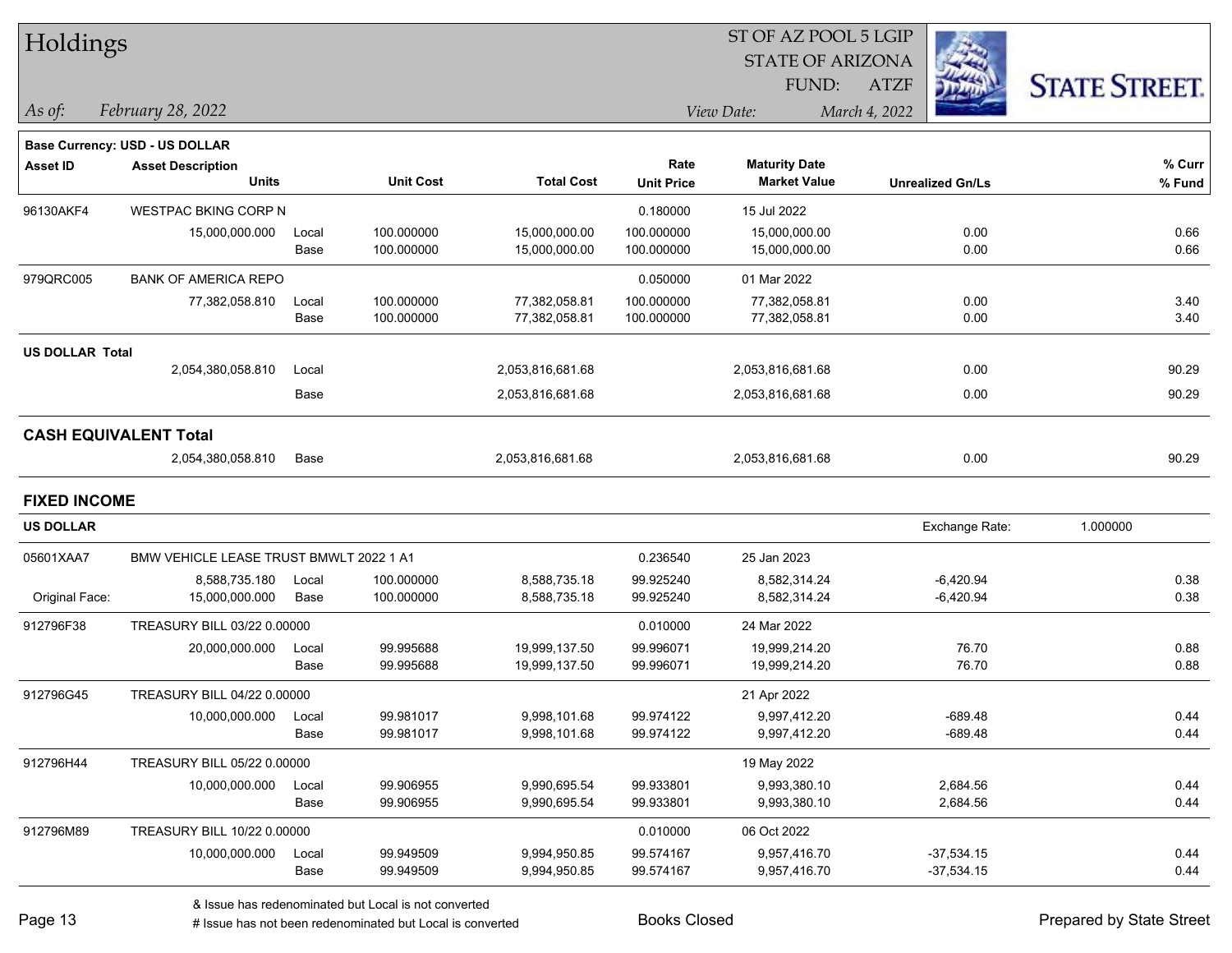| Holdings  |                                |       |                  |                   |                   | 51 OF AZ POOL 5 LGIP    |                         |                      |
|-----------|--------------------------------|-------|------------------|-------------------|-------------------|-------------------------|-------------------------|----------------------|
|           |                                |       |                  |                   |                   | <b>STATE OF ARIZONA</b> |                         |                      |
|           |                                |       |                  |                   |                   | FUND:                   | <b>ATZF</b>             | <b>STATE STREET.</b> |
| As of:    | February 28, 2022              |       |                  |                   |                   | View Date:              | March 4, 2022           |                      |
|           | Base Currency: USD - US DOLLAR |       |                  |                   |                   |                         |                         |                      |
| Asset ID  | <b>Asset Description</b>       |       |                  |                   | Rate              | <b>Maturity Date</b>    |                         | $%$ Curr             |
|           | <b>Units</b>                   |       | <b>Unit Cost</b> | <b>Total Cost</b> | <b>Unit Price</b> | <b>Market Value</b>     | <b>Unrealized Gn/Ls</b> | % Fund               |
| 912796N39 | TREASURY BILL 03/22 0.00000    |       |                  |                   |                   | 31 Mar 2022             |                         |                      |
|           | 10,000,000.000                 | Local | 99.994083        | 9,999,408.34      | 99.993729         | 9,999,372.90            | $-35.44$                | 0.44                 |
|           |                                | Base  | 99.994083        | 9,999,408.34      | 99.993729         | 9,999,372.90            | $-35.44$                | 0.44                 |
| 912796N47 | TREASURY BILL 04/22 0.00000    |       |                  |                   | 0.010000          | 07 Apr 2022             |                         |                      |
|           | 20,000,000.000                 | Local | 99.991187        | 19,998,237.38     | 99.989697         | 19,997,939.40           | $-297.98$               | 0.88                 |
|           |                                | Base  | 99.991187        | 19,998,237.38     | 99.989697         | 19,997,939.40           | $-297.98$               | 0.88                 |
| 912796N96 | TREASURY BILL 11/22 0.00000    |       |                  |                   | 0.010000          | 03 Nov 2022             |                         |                      |
|           | 10,000,000.000                 | Local | 99.890222        | 9,989,022.21      | 99.513719         | 9,951,371.90            | $-37,650.31$            | 0.44                 |
|           |                                | Base  | 99.890222        | 9,989,022.21      | 99.513719         | 9,951,371.90            | $-37,650.31$            | 0.44                 |
| 912796P29 | TREASURY BILL 04/22 0.00000    |       |                  |                   | 0.010000          | 14 Apr 2022             |                         |                      |
|           | 20,000,000.000                 | Local | 99.985608        | 19,997,121.68     | 99.983194         | 19,996,638.80           | $-482.88$               | 0.88                 |
|           |                                | Base  | 99.985608        | 19,997,121.68     | 99.983194         | 19,996,638.80           | $-482.88$               | 0.88                 |
| 912796Q28 | TREASURY BILL 05/22 0.00000    |       |                  |                   |                   | 12 May 2022             |                         |                      |
|           | 10,000,000.000                 | Local | 99.943200        | 9,994,319.99      | 99.944700         | 9,994,470.00            | 150.01                  | 0.44                 |
|           |                                | Base  | 99.943200        | 9,994,319.99      | 99.944700         | 9,994,470.00            | 150.01                  | 0.44                 |
| 912796S26 | TREASURY BILL 03/22 0.00000    |       |                  |                   |                   | 01 Mar 2022             |                         |                      |
|           | 10,000,000.000                 | Local | 100.000000       | 10,000,000.00     | 100.000000        | 10,000,000.00           | 0.00                    | 0.44                 |
|           |                                | Base  | 100.000000       | 10,000,000.00     | 100.000000        | 10,000,000.00           | 0.00                    | 0.44                 |
| 912796T25 | TREASURY BILL 03/22 0.00000    |       |                  |                   |                   | 29 Mar 2022             |                         |                      |
|           | 20,000,000.000                 | Local | 99.989850        | 19,997,970.00     | 99.995333         | 19,999,066.60           | 1,096.60                | 0.88                 |
|           |                                | Base  | 99.989850        | 19,997,970.00     | 99.995333         | 19,999,066.60           | 1,096.60                | 0.88                 |
| 912796T82 | TREASURY BILL 04/22 0.00000    |       |                  |                   |                   | 12 Apr 2022             |                         |                      |
|           | 10,000,000.000                 | Local | 99.977717        | 9,997,771.67      | 99.986146         | 9,998,614.60            | 842.93                  | 0.44                 |
|           |                                | Base  | 99.977717        | 9,997,771.67      | 99.986146         | 9,998,614.60            | 842.93                  | 0.44                 |
| 912796U23 | TREASURY BILL 04/22 0.00000    |       |                  |                   |                   | 26 Apr 2022             |                         |                      |
|           | 10,000,000.000                 | Local | 99.983667        | 9,998,366.67      | 99.970444         | 9,997,044.40            | $-1,322.27$             | 0.44                 |
|           |                                | Base  | 99.983667        | 9,998,366.67      | 99.970444         | 9,997,044.40            | $-1,322.27$             | 0.44                 |
| 912796V30 | CASH MGMT BILL 05/22 0.00000   |       |                  |                   |                   | 31 May 2022             |                         |                      |
|           | 20,000,000.000                 | Local | 99.925405        | 19,985,081.05     | 99.911528         | 19,982,305.60           | $-2,775.45$             | 0.88                 |
|           |                                | Base  | 99.925405        | 19,985,081.05     | 99.911528         | 19,982,305.60           | $-2,775.45$             | 0.88                 |

 $\overline{\text{S}}$  of  $\overline{\text{S}}$   $\overline{\text{S}}$   $\overline{\text{S}}$   $\overline{\text{S}}$   $\overline{\text{S}}$   $\overline{\text{S}}$   $\overline{\text{S}}$   $\overline{\text{S}}$   $\overline{\text{S}}$   $\overline{\text{S}}$   $\overline{\text{S}}$   $\overline{\text{S}}$   $\overline{\text{S}}$   $\overline{\text{S}}$   $\overline{\text{S}}$   $\overline{\text{S}}$   $\overline{\text{S}}$   $\overline{\text{S}}$   $\overline{\text{S}}$ 

٦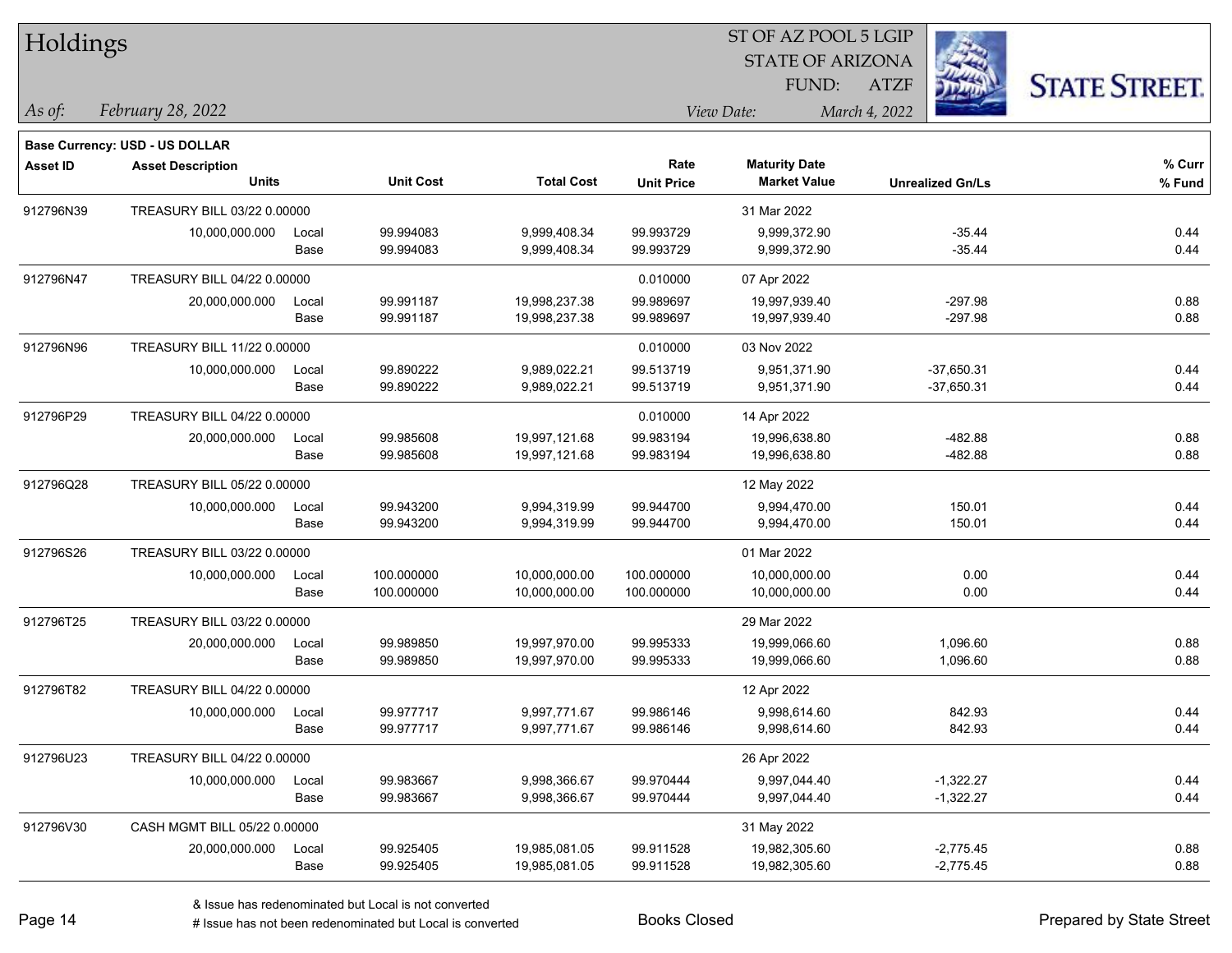| Holdings                  |                                               |       |                  |                   |                   | ST OF AZ POOL 5 LGIP<br><b>STATE OF ARIZONA</b> |               |                         |                      |
|---------------------------|-----------------------------------------------|-------|------------------|-------------------|-------------------|-------------------------------------------------|---------------|-------------------------|----------------------|
|                           |                                               |       |                  |                   |                   |                                                 |               |                         |                      |
|                           |                                               |       |                  |                   |                   | FUND:                                           | <b>ATZF</b>   |                         | <b>STATE STREET.</b> |
| As of:                    | February 28, 2022                             |       |                  |                   |                   | View Date:                                      | March 4, 2022 |                         |                      |
|                           | Base Currency: USD - US DOLLAR                |       |                  |                   |                   |                                                 |               |                         |                      |
| <b>Asset ID</b>           | <b>Asset Description</b>                      |       |                  |                   | Rate              | <b>Maturity Date</b>                            |               |                         | % Curr               |
|                           | <b>Units</b>                                  |       | <b>Unit Cost</b> | <b>Total Cost</b> | <b>Unit Price</b> | <b>Market Value</b>                             |               | <b>Unrealized Gn/Ls</b> | % Fund               |
| 912796V97                 | CASH MGMT BILL 06/22 0.00000                  |       |                  |                   |                   | 14 Jun 2022                                     |               |                         |                      |
|                           | 10,000,000.000                                | Local | 99.874583        | 9,987,458.33      | 99.870208         | 9,987,020.80                                    |               | $-437.53$               | 0.44                 |
|                           |                                               | Base  | 99.874583        | 9,987,458.33      | 99.870208         | 9,987,020.80                                    |               | $-437.53$               | 0.44                 |
| 91282CAG6                 | US TREASURY N/B 08/22 0.125                   |       |                  |                   | 0.125000          | 31 Aug 2022                                     |               |                         |                      |
|                           | 10,000,000.000                                | Local | 100.005685       | 10,000,568.46     | 99.722656         | 9,972,265.60                                    |               | $-28,302.86$            | 0.44                 |
|                           |                                               | Base  | 100.005685       | 10,000,568.46     | 99.722656         | 9,972,265.60                                    |               | $-28,302.86$            | 0.44                 |
| 92868KAA1                 | VOLKSWAGEN AUTO LOAN ENHANCED VALET 2021 1 A1 |       |                  |                   | 0.159460          | 21 Nov 2022                                     |               |                         |                      |
|                           | 2,457,851.170                                 | Local | 100.000000       | 2,457,851.17      | 99.966940         | 2,457,038.60                                    |               | $-812.57$               | 0.11                 |
| Original Face:            | 9,000,000.000                                 | Base  | 100.000000       | 2,457,851.17      | 99.966940         | 2,457,038.60                                    |               | $-812.57$               | 0.11                 |
| <b>US DOLLAR Total</b>    |                                               |       |                  |                   |                   |                                                 |               |                         |                      |
|                           | 221,046,586.350                               | Local |                  | 220,974,797.70    |                   | 220,862,886.64                                  |               | $-111,911.06$           | 9.71                 |
| Original Face:            | 24,000,000.000                                | Base  |                  | 220,974,797.70    |                   | 220,862,886.64                                  |               | $-111,911.06$           | 9.71                 |
| <b>FIXED INCOME Total</b> |                                               |       |                  |                   |                   |                                                 |               |                         |                      |
|                           | 221,046,586.350                               | Base  |                  | 220,974,797.70    |                   | 220,862,886.64                                  |               | $-111,911.06$           | 9.71                 |
| Original Face:            | 24,000,000.000                                |       |                  |                   |                   |                                                 |               |                         |                      |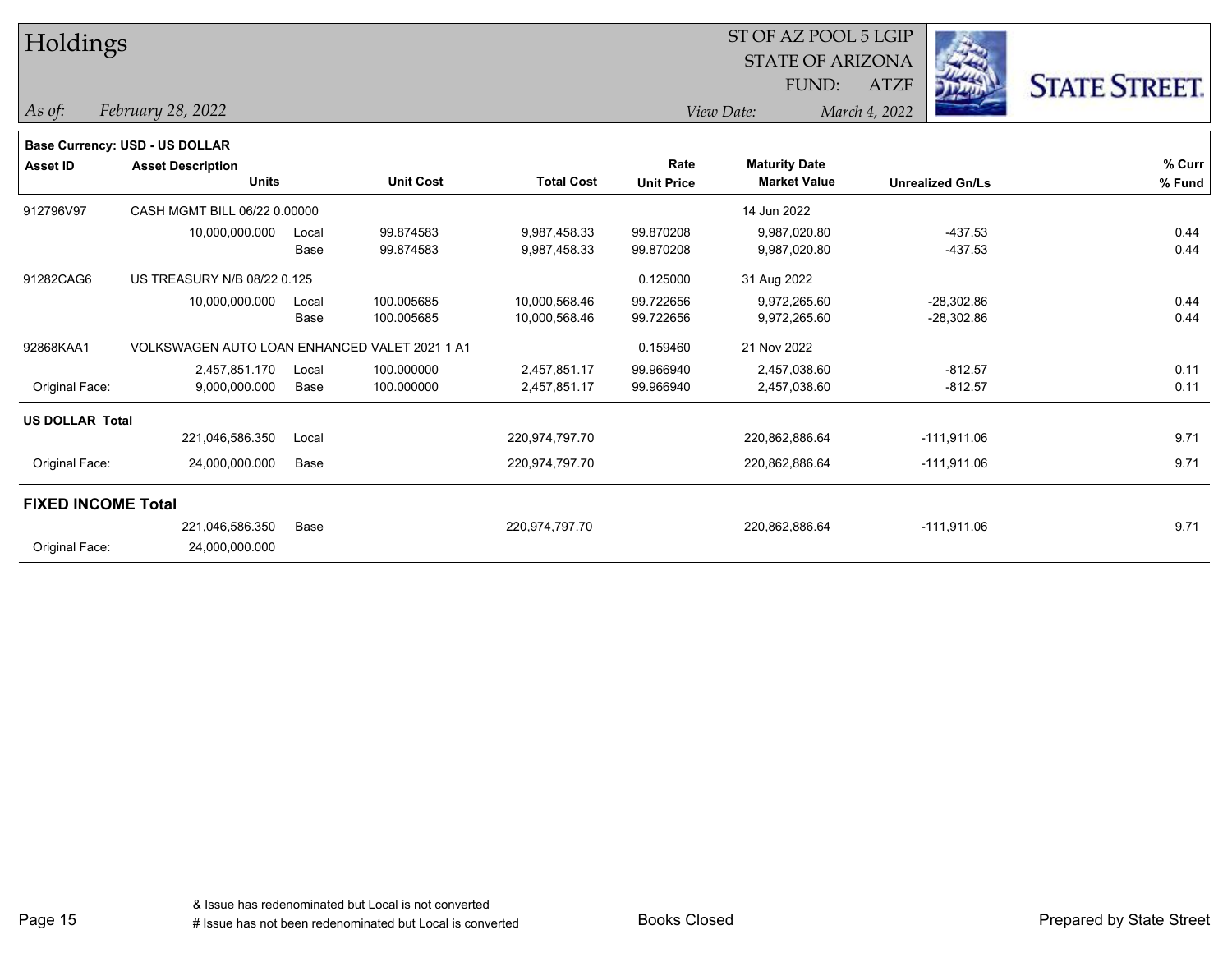| Holdings          |                                          |      |                  |                   |                           | ST OF AZ POOL 5 LGIP<br><b>STATE OF ARIZONA</b><br><b>ATZF</b><br>FUND: |               |                         | <b>STATE STREET.</b> |
|-------------------|------------------------------------------|------|------------------|-------------------|---------------------------|-------------------------------------------------------------------------|---------------|-------------------------|----------------------|
| $ $ As of:        | February 28, 2022                        |      |                  |                   |                           | View Date:                                                              | March 4, 2022 |                         |                      |
|                   | <b>Base Currency: USD - US DOLLAR</b>    |      |                  |                   |                           |                                                                         |               |                         |                      |
| Asset ID          | <b>Asset Description</b><br><b>Units</b> |      | <b>Unit Cost</b> | <b>Total Cost</b> | Rate<br><b>Unit Price</b> | <b>Maturity Date</b><br><b>Market Value</b>                             |               | <b>Unrealized Gn/Ls</b> | % Curr<br>% Fund     |
| <b>FUND Total</b> |                                          |      |                  |                   |                           |                                                                         |               |                         |                      |
|                   | 2,275,431,395.160                        | Base |                  | 2,274,796,229.38  |                           | 2,274,684,318.32                                                        |               | $-111,911.06$           | 100.00               |
| Original Face:    | 24,000,000.000                           |      |                  |                   |                           |                                                                         |               |                         |                      |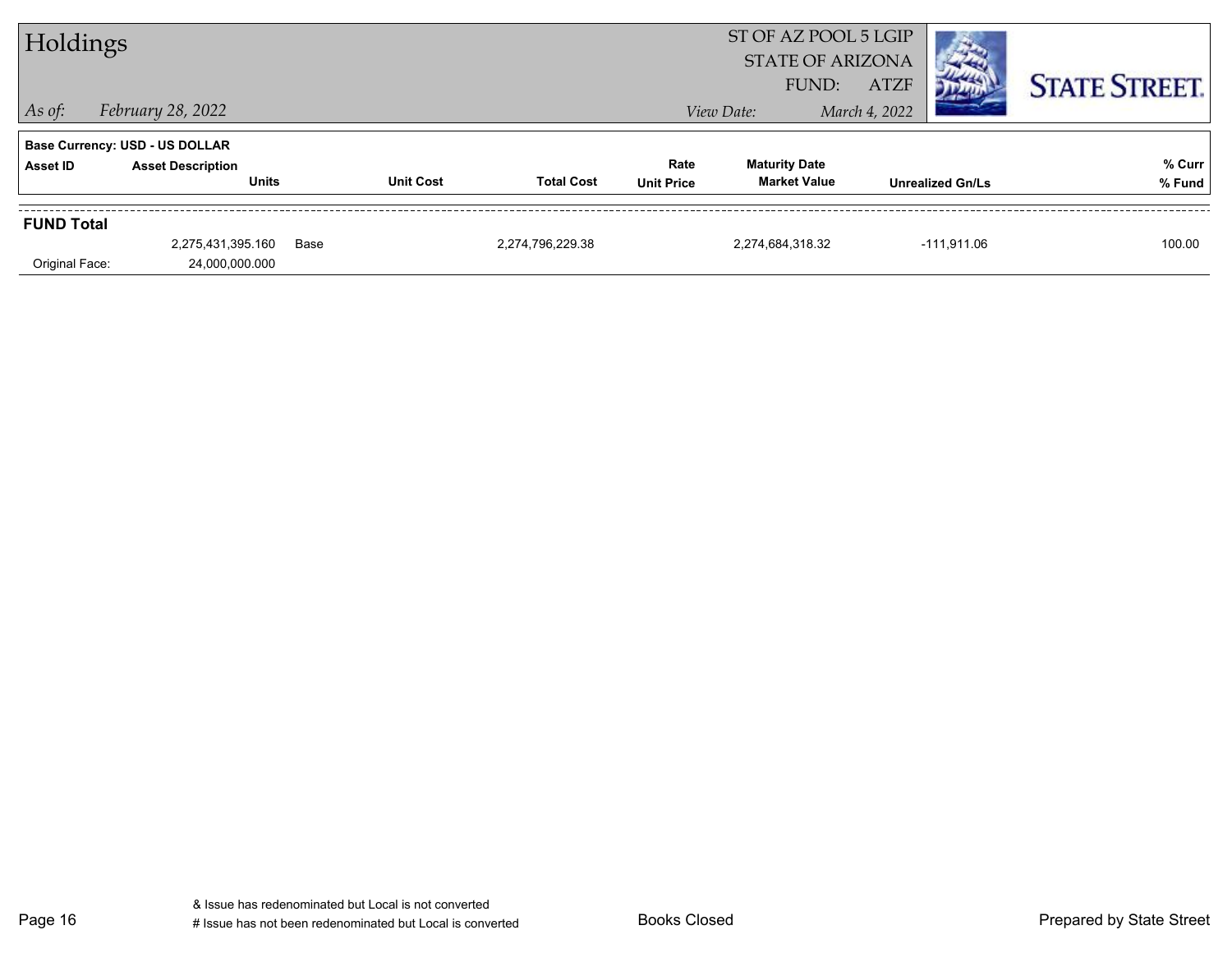## Holdings

## Currency Summary

*As of: February 28, 2022*

## ST OF AZ POOL 5 LGIP STATE OF ARIZONAATZF FUND:



*View Date:March 4, 2022*

| Dase Ourlelicy.OOD - OO DOLLAR |                   |       |                   |                     | % Currency |                         |                          |                           |
|--------------------------------|-------------------|-------|-------------------|---------------------|------------|-------------------------|--------------------------|---------------------------|
|                                | <b>Units</b>      |       | <b>Total Cost</b> | <b>Market Value</b> | % Fund     | <b>Unreal Sec Gn/Ls</b> | <b>Unreal Curr Gn/Ls</b> | <b>Total Unreal Gn/Ls</b> |
| <b>US DOLLAR</b>               |                   |       |                   |                     |            |                         | Exchange Rate:           | 1.000000                  |
| <b>CASH</b>                    |                   |       |                   |                     |            |                         |                          |                           |
|                                | 4,750.000         | Local | 4,750.00          | 4,750.00            | 0.00       | 0.00                    |                          | 0.00                      |
|                                |                   | Base  | 4,750.00          | 4,750.00            | 0.00       | 0.00                    | 0.00                     | 0.00                      |
| <b>CASH EQUIVALENT</b>         |                   |       |                   |                     |            |                         |                          |                           |
|                                | 2,054,380,058.810 | Local | 2,053,816,681.68  | 2,053,816,681.68    | 90.29      | 0.00                    |                          | 0.00                      |
|                                |                   | Base  | 2,053,816,681.68  | 2,053,816,681.68    | 90.29      | 0.00                    | 0.00                     | 0.00                      |
| <b>FIXED INCOME</b>            |                   |       |                   |                     |            |                         |                          |                           |
|                                | 221,046,586.350   | Local | 220,974,797.70    | 220,862,886.64      | 9.71       | $-111,911.06$           |                          | $-111,911.06$             |
| Original Face:                 | 24,000,000.000    | Base  | 220,974,797.70    | 220,862,886.64      | 9.71       | $-111,911.06$           | 0.00                     | $-111,911.06$             |
| <b>US DOLLAR Total</b>         |                   |       |                   |                     |            |                         |                          |                           |
|                                | 2,275,431,395.160 | Local | 2,274,796,229.38  | 2,274,684,318.32    | 100.00     | $-111,911.06$           |                          | $-111,911.06$             |
| Original Face:                 | 24,000,000.000    | Base  | 2,274,796,229.38  | 2,274,684,318.32    | 100.00     | $-111,911.06$           | 0.00                     | $-111,911.06$             |
| <b>FUND Total</b>              |                   |       |                   |                     |            |                         |                          |                           |
|                                | 2,275,431,395.160 | Base  | 2,274,796,229.38  | 2,274,684,318.32    | 100.00     | $-111,911.06$           | 0.00                     | $-111,911.06$             |
| Original Face:                 | 24,000,000.000    |       |                   |                     |            |                         |                          |                           |
|                                |                   |       |                   |                     |            |                         |                          |                           |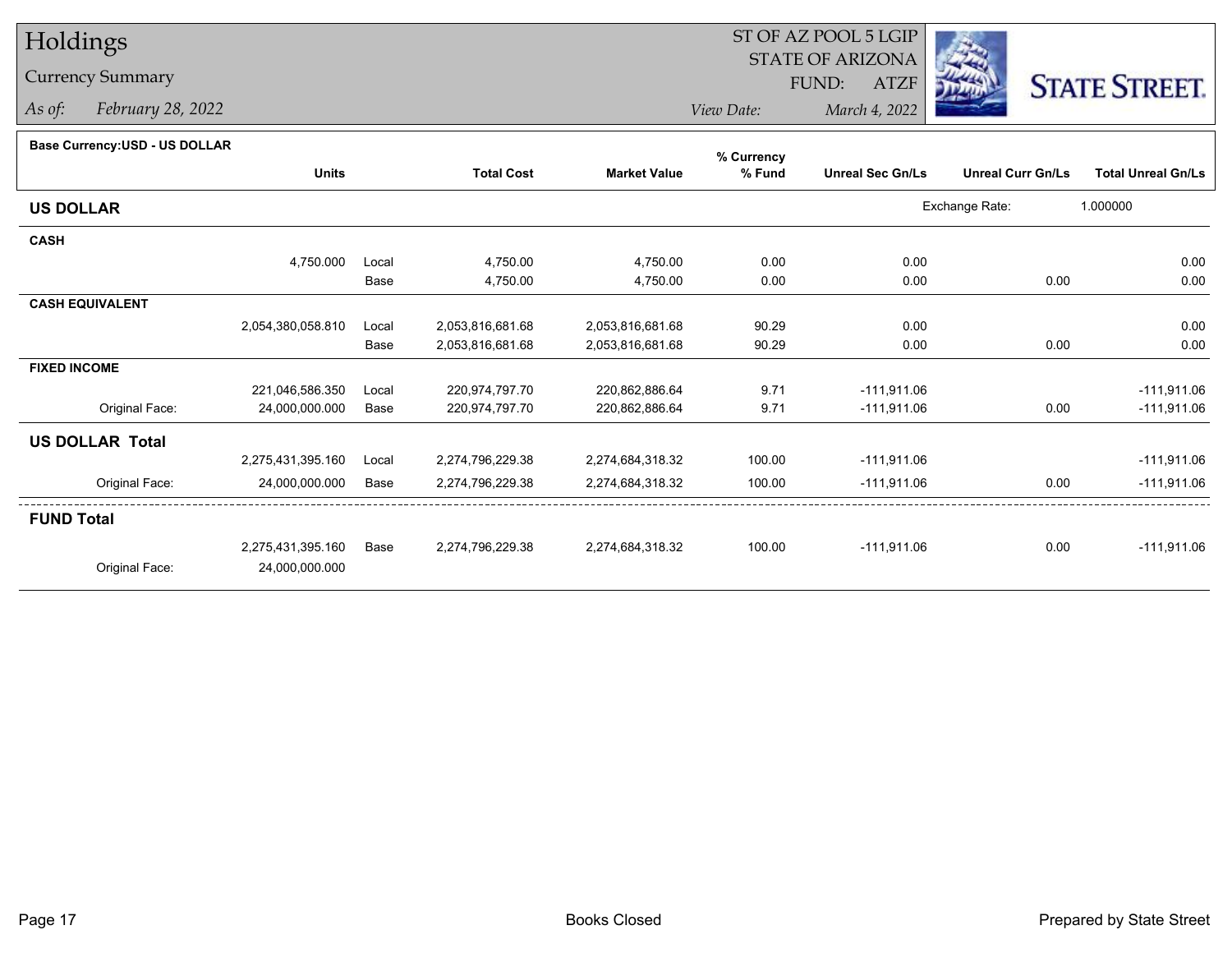| Holdings             |                                       |                   |                     | ST OF AZ POOL 5 LGIP |                                                 |                          |                           |
|----------------------|---------------------------------------|-------------------|---------------------|----------------------|-------------------------------------------------|--------------------------|---------------------------|
| <b>Asset Summary</b> |                                       |                   |                     |                      | <b>STATE OF ARIZONA</b><br>FUND:<br><b>ATZF</b> |                          | <b>STATE STREET.</b>      |
| As of:               | February 28, 2022                     |                   |                     | View Date:           | March 4, 2022                                   |                          |                           |
|                      | <b>Base Currency: USD - US DOLLAR</b> |                   |                     |                      |                                                 |                          |                           |
|                      | <b>Units</b>                          | <b>Total Cost</b> | <b>Market Value</b> | % Fund               | <b>Unreal Sec Gn/Ls</b>                         | <b>Unreal Curr Gn/Ls</b> | <b>Total Unreal Gn/Ls</b> |
| <b>CASH</b>          |                                       |                   |                     |                      |                                                 |                          |                           |
| US DOLLAR            |                                       |                   |                     |                      |                                                 |                          |                           |
|                      | 4,750.000                             | 4,750.00          | 4,750.00            | 0.00                 | 0.00                                            | 0.00                     | 0.00                      |
| <b>CASH Total</b>    | 4,750.000                             | 4,750.00          | 4,750.00            | 0.00                 | 0.00                                            | 0.00                     | 0.00                      |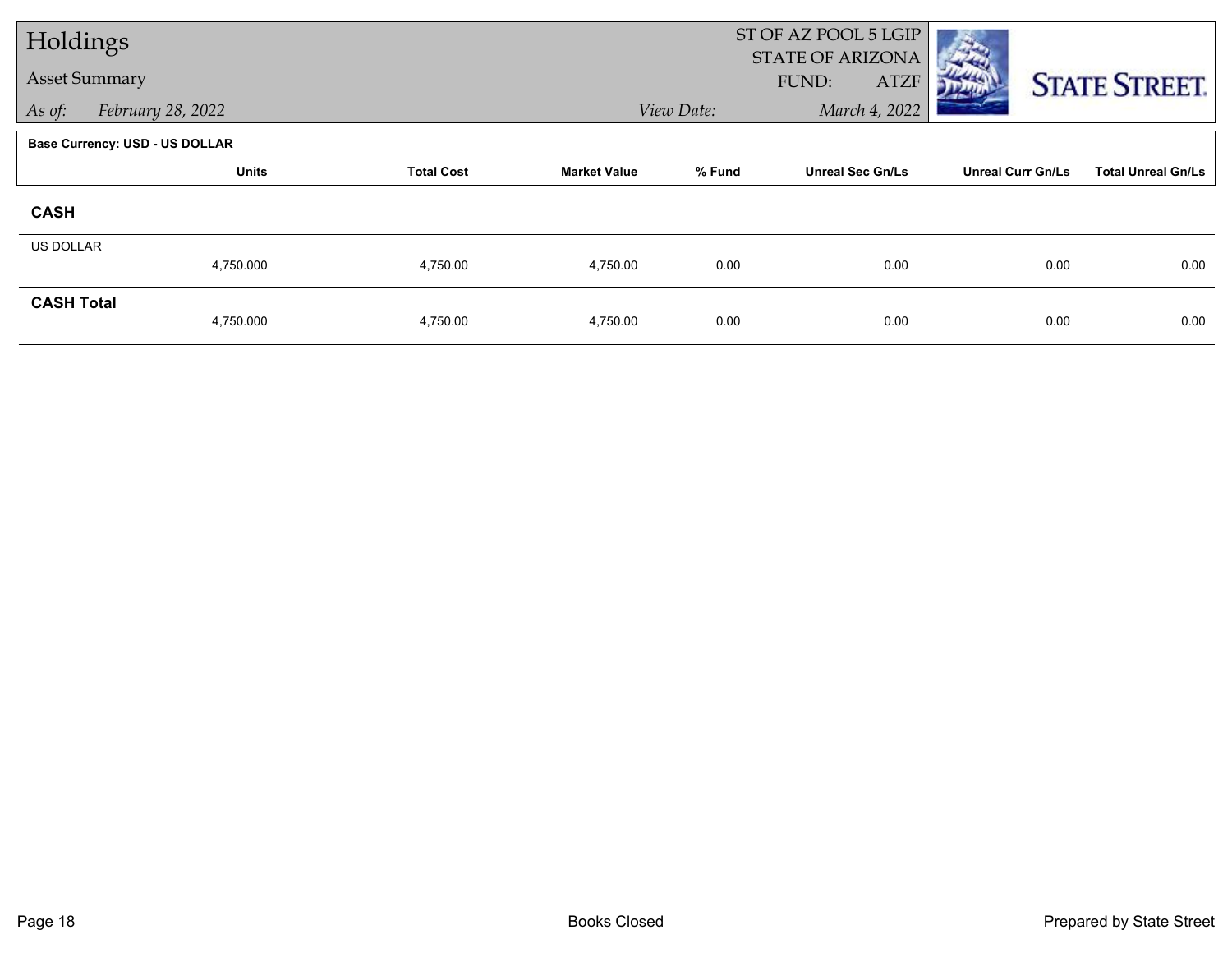| Holdings  |                                                   |                   |                     |                             | ST OF AZ POOL 5 LGIP                            |                          |                           |
|-----------|---------------------------------------------------|-------------------|---------------------|-----------------------------|-------------------------------------------------|--------------------------|---------------------------|
|           | <b>Asset Summary</b>                              |                   |                     |                             | <b>STATE OF ARIZONA</b><br>FUND:<br><b>ATZF</b> |                          | <b>STATE STREET.</b>      |
| As of:    | February 28, 2022                                 |                   |                     | March 4, 2022<br>View Date: |                                                 |                          |                           |
|           | <b>Base Currency: USD - US DOLLAR</b>             |                   |                     |                             |                                                 |                          |                           |
|           | <b>Units</b>                                      | <b>Total Cost</b> | <b>Market Value</b> | % Fund                      | <b>Unreal Sec Gn/Ls</b>                         | <b>Unreal Curr Gn/Ls</b> | <b>Total Unreal Gn/Ls</b> |
|           | <b>CASH EQUIVALENT</b>                            |                   |                     |                             |                                                 |                          |                           |
| US DOLLAR |                                                   |                   |                     |                             |                                                 |                          |                           |
|           | 2,054,380,058.810                                 | 2,053,816,681.68  | 2,053,816,681.68    | 90.29                       | 0.00                                            | 0.00                     | 0.00                      |
|           | <b>CASH EQUIVALENT Total</b><br>2,054,380,058.810 | 2,053,816,681.68  | 2,053,816,681.68    | 90.29                       | 0.00                                            | 0.00                     | 0.00                      |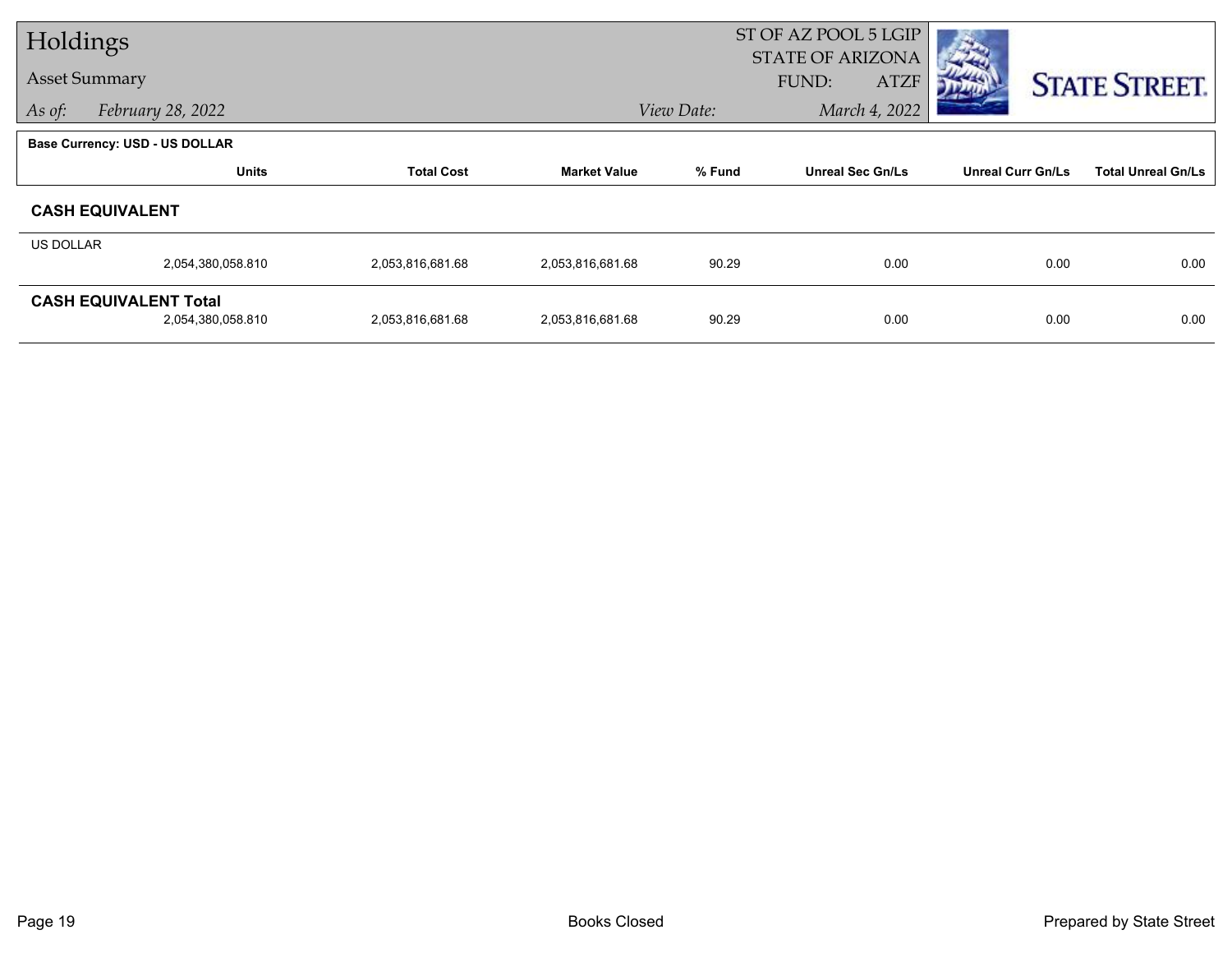| Holdings         |                                       |                   |                     |            | ST OF AZ POOL 5 LGIP<br><b>STATE OF ARIZONA</b> |                          |                           |
|------------------|---------------------------------------|-------------------|---------------------|------------|-------------------------------------------------|--------------------------|---------------------------|
|                  | <b>Asset Summary</b>                  |                   |                     |            | FUND:<br><b>ATZF</b>                            |                          | <b>STATE STREET.</b>      |
| As of:           | February 28, 2022                     |                   |                     | View Date: | March 4, 2022                                   |                          |                           |
|                  | <b>Base Currency: USD - US DOLLAR</b> |                   |                     |            |                                                 |                          |                           |
|                  | <b>Units</b>                          | <b>Total Cost</b> | <b>Market Value</b> | % Fund     | <b>Unreal Sec Gn/Ls</b>                         | <b>Unreal Curr Gn/Ls</b> | <b>Total Unreal Gn/Ls</b> |
|                  | <b>FIXED INCOME</b>                   |                   |                     |            |                                                 |                          |                           |
| <b>US DOLLAR</b> |                                       |                   |                     |            |                                                 |                          |                           |
|                  | 221,046,586.350                       | 220,974,797.70    | 220,862,886.64      | 9.71       | $-111,911.06$                                   | 0.00                     | $-111,911.06$             |
|                  | <b>FIXED INCOME Total</b>             |                   |                     |            |                                                 |                          |                           |
|                  | 221,046,586.350                       | 220,974,797.70    | 220,862,886.64      | 9.71       | $-111,911.06$                                   | 0.00                     | $-111,911.06$             |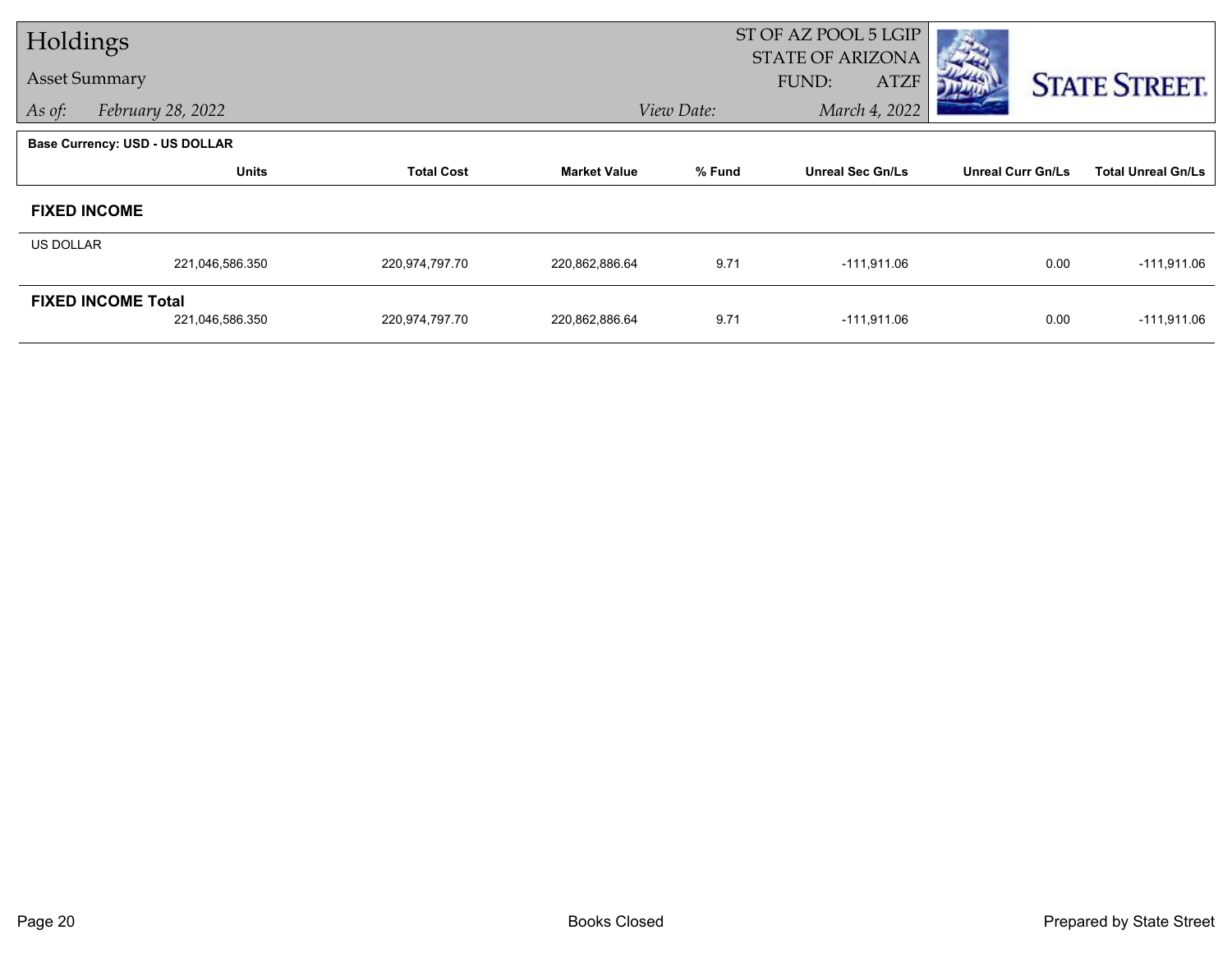| Holdings             |                                       |                   |                     |            | ST OF AZ POOL 5 LGIP<br><b>STATE OF ARIZONA</b> |                          |                           |
|----------------------|---------------------------------------|-------------------|---------------------|------------|-------------------------------------------------|--------------------------|---------------------------|
| <b>Asset Summary</b> |                                       |                   |                     |            | <b>ATZF</b><br>FUND:                            |                          | <b>STATE STREET.</b>      |
| As of:               | February 28, 2022                     |                   |                     | View Date: | March 4, 2022                                   |                          |                           |
|                      | <b>Base Currency: USD - US DOLLAR</b> |                   |                     |            |                                                 |                          |                           |
|                      | <b>Units</b>                          | <b>Total Cost</b> | <b>Market Value</b> | % Fund     | <b>Unreal Sec Gn/Ls</b>                         | <b>Unreal Curr Gn/Ls</b> | <b>Total Unreal Gn/Ls</b> |
| <b>FUND Total</b>    |                                       |                   |                     |            |                                                 |                          |                           |
|                      | 2,275,431,395.160                     | 2,274,796,229.38  | 2.274.684.318.32    | 100.00     | -111.911.06                                     | 0.00                     | $-111,911.06$             |